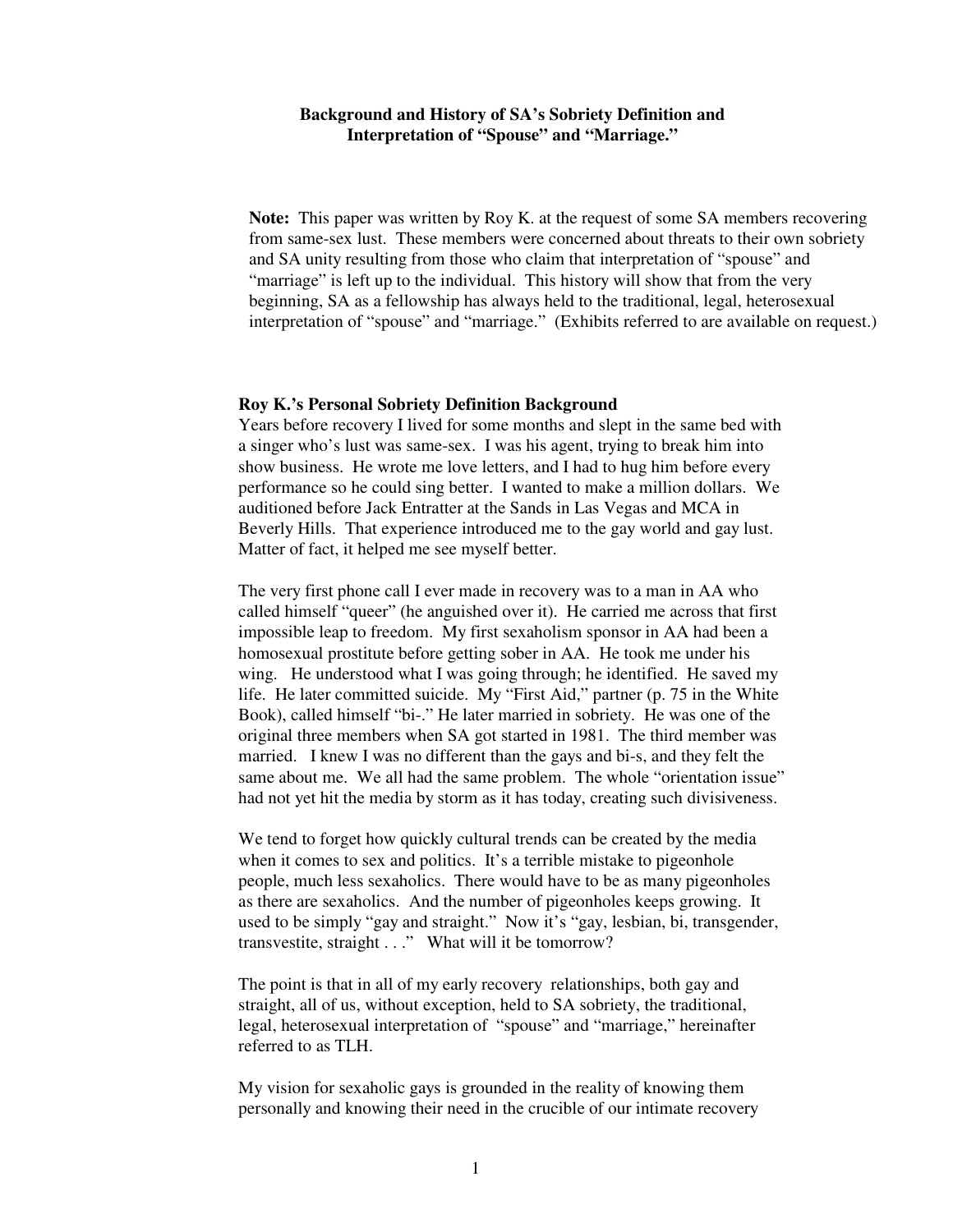relationships together. (I'm writing a follow-on paper, "My Appeal to Gays.")

I knew what sobriety had to be for me, because I had been SA sober for a year and a half since my first AA meeting April 24, 1974, and again since January 31, 1976, after my slip. That's when the latest sexual trend was hitting America—wife-swapping and group sex (the book *Open Marriage*, for example). My sponsor and his sponsor were doing it and it destroyed both marriages. America's cultural mores were in a state of increasingly rapid free-fall. From the beginning there was never the slightest doubt that for me I had to define my sobriety and it had to be "traditional, legal, heterosexual marriage." The question never arose. So without my even being consciously aware of it, I was desperately trying to find a fellowship of those who had to have SA sobriety , that is, TLH. Any alternative never even occurred to me until a person here or there in SA later raised the issue.

**The fact is,** SA and its TLH interpretation comes out of and was shaped by this kind of historical, cultural, and very personal background, just as AA came out of and was shaped by its historical, cultural, and very personal background.

### **SA Prior to July 1981**

SA as we know it today was formally established the last weekend of July, 1981 with a conference of nine men and women meeting in Simi Valley, California. Before that event, SA's origins were characterized by failure. The last "great attempt" to start the fellowship before that, of the four or five prior failed attempts, was in January of 1979, when it was called Sexaholics Anonymous for the first time and advertised as such in the L.A. Times. In all of these abortive attempts, beginning back in 1974, the TLH concept of sobriety as we know it today was simply taken for granted, understood, even though there was no SA literature. For example, there were meetings I had with other AA members or others specifically for the purpose of getting or giving help with sex addiction, but the concept of what constituted sobriety was a given. I was left alone after each failed attempt. It was the failures, however, which created the need for declaring and writing our sobriety definition.

### **SA 1979 in Hollywood—The First Impulse Toward Definition**

It was analyzing the failure of the 1979 SA meetings in Hollywood that initiated the need for definition. In only the second meeting in 1979 three men from NA came in asking, "Where are the broads?" and "I'm not getting enough." They took over leadership of the meeting and offered the motion that SA would be based on the AA Big Book and the Twelve and Twelve. We all voted for it. They never came back.

In the third meeting, the man who was apparently leading the first nascent attempt at another S-fellowship showed up, the only one who did show. What a disappointment to have him start hitting on me. In the fourth meeting, where he and I were the only two again, on February 25, 1979, a fundamental disagreement between us arose on the purpose of SA and the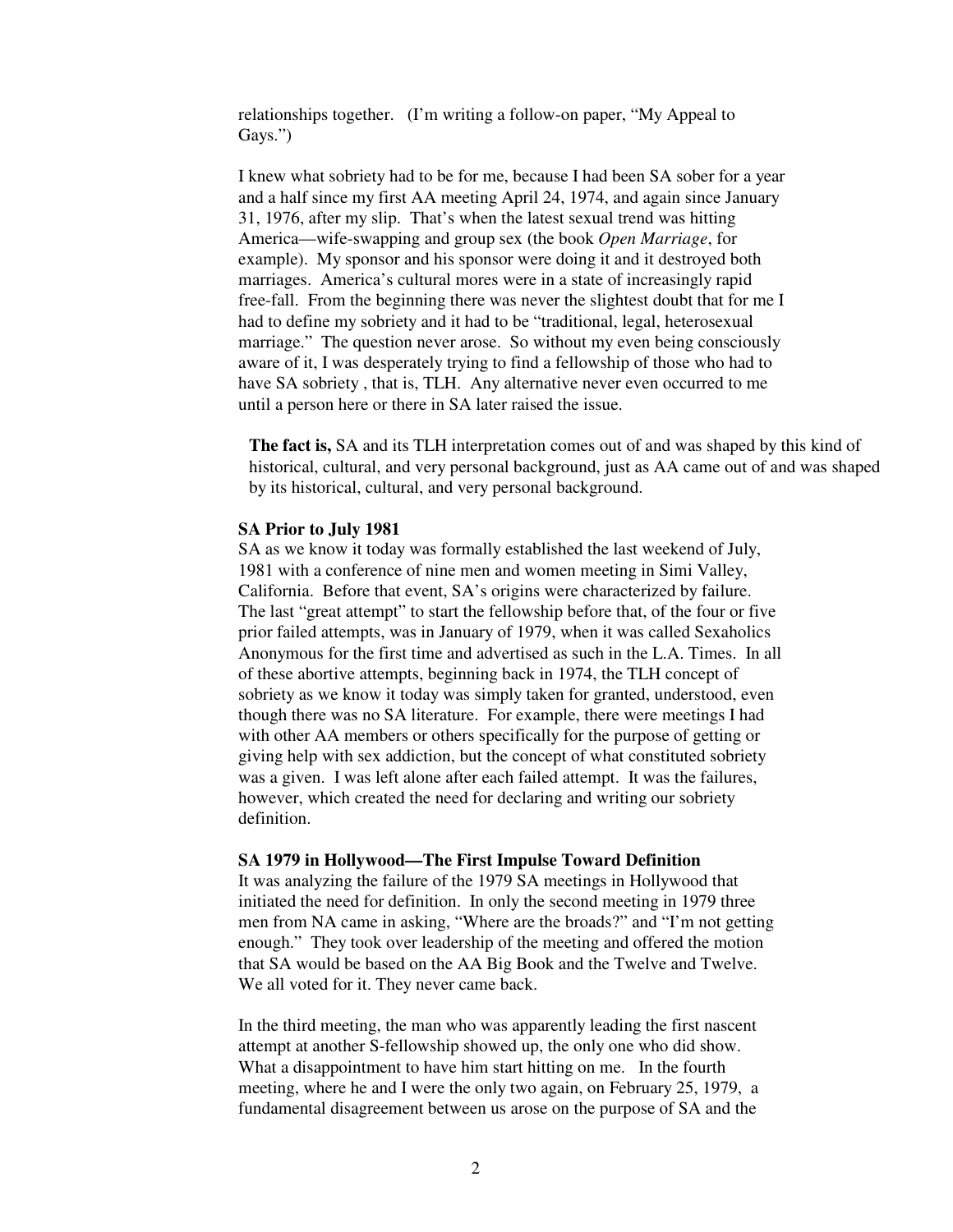requirement for membership. Was it to be for "sobriety" (what I wanted) or for "support and safe sex" (what he wanted—safe in the sense of not getting busted by the vice)? This was the first time the sobriety issue arose, and it arose, not within me, but from someone who didn't want it. I had to reluctantly break off with the guy, and my hopes for a fellowship of sobriety were dashed to the ground. This was a very formative experience for SA.

In the sixth meeting, three men and two women showed, all from Emotional Health Anonymous, one of whom admitted later she had come there to "score." In the seventh meeting the same bunch came in announcing they wanted to change the meeting from Sexaholics Anonymous, the name I had given it, to Sexual Health Anonymous. They had prepared their own meeting format (I, being very naive, had none), took over the meeting, and ran it as SHA, the difference being that the meetings would be not for purposes of sexual sobriety, which I had to have, but for people to come in and "rap about their sex problems." (Those were the exact words she used as we debated the issue.) I didn't know what hit me. Again, my hope for a fellowship was dashed to pieces. The woman and her followers split and started SHA, (which never lasted). It was my vocal stand on SA TLH sobriety that precipitated their break with SA. Another powerfully formative experience.

After the twenty-second "SA" meeting in Hollywood, after a long string of no-shows, I gave up. "The last grand attempt is dead; Roy goes back to AA and later becomes secretary of the `Good Feeling' Group in West L.A."

It was this series of Hollywood meetings, more than anything, which forced me to eventually start defining sobriety, putting down on paper what SA always had been and what Kevin, Dan, and I—SA's first three members had to have for our own recovery. I began doing this in preparation for the 1981 conference in Simi Valley. Perhaps it is not so strange that this final formative impulse arose where it did, in Hollywood, against the trend of "anything goes." Let's face it—recovery for sexaholics may go against some trends. Who said SA has to follow any trend? That's why it's not for everybody, just like AA is not for every alcoholic.

Thus, by the time of SA's first conference in July of 1981, I was ready with something in writing to present to the first slate of SA delegates from around the country. Through years of disappointment, despair, and failure, something permanent was about to take place, by the grace of God.

## **First SA Conference, July 25 and 26, 1981**

The nine of us got together in my garage in Simi Valley and had a real SA meeting; for the first time, people who wanted sexual sobriety like I and my two sober fellow-sexaholics did. It's informative to look at what Dear Abby wrote in her June 22, 1981 column (see Exhibit #1):

"Abby, I am a recovering compulsive adulterer . . . .I found a program based on the principles of Alcoholics Anonymous to help compulsive `lusters' control their lust in the same way compulsive alcoholics control their drinking. It is Sexaholics Anonymous. . . .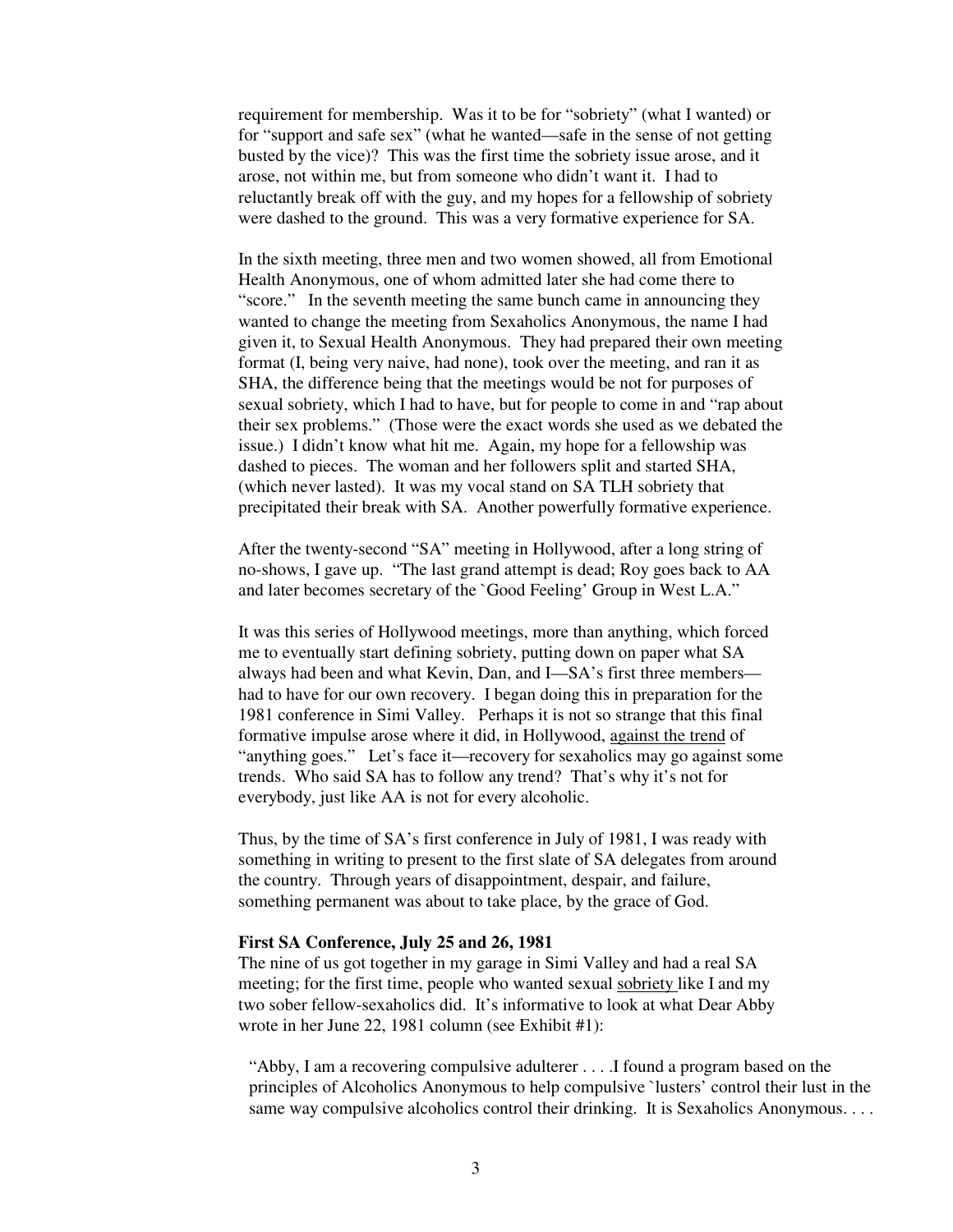I am now free from the obsession of sex, and have not had sex with anyone other than my wife for the last five years. . . .The only requirement for membership is a sincere desire to stop lusting and help other sexaholics to achieve sexual sobriety."

That's how Abby used my letter to her. (Interesting how she interpreted our Third Tradition in that last sentence!) But that's what the eight others who attended read in her article, and that's what attracted them to SA. Note carefully: "Adultery" was the key word, sex with those other than the "wife." And "lust." As it turned out, this would be the point in history when the Twelve Step Program would make a breakthrough into a deeper, more "impossible" dimension of recovery. And traditional, legal, heterosexual, TLH, would be the frame of reference, the context in which this could happen..

Remember, all this was 1981 and before! TLH was the prevailing frame of reference in the air. It was only in the late 1970s that the media were beginning to air the subject of heterosexual cohabitation (we used to call it "shacking up," remember?). Somewhere around that time I remember reading an editorial in the *L.A. Times* about it where the journalist estimated there were some 250,000 in such relationships in Southern California. This was a media breakthrough article. The point is that SA was born in the post-sexual-revolution trend of people living together in "relationships." On such a scale it was something new then, and media coverage was helping legitimize it. Yes, SA, if we were to be so accused, "discriminated" against non-TLH "relationships"—from the beginning. That's just the way it is.

SA, from its origins, without realizing it, was counter-cultural in the same way AA was counter-cultural . Who would have imagined that SA might have come onto the scene not only for sex and lust addiction, but to offer solution to those sexaholics unable to survive the new mass "relationship" phenomenon? Of course, none of us ever thought about that; we just wanted to stop doing what was killing us! That's why SA could never countenance those "relationships" as being sober for the sexaholic.

I wrote and presented to the Simi Valley delegates on July 26, 1981 a two-paragraph paper titled "What Is Sexual Sobriety?" (Exhibit #2). The first paragraph was edited by group decision, as you can see in the strikeouts on the exhibit, but the second paragraph, the definition itself was left intact:

Thus for the married sexaholic, sexual sobriety means having sex only with the spouse. Any form of lust, sex with one's self, or with partners other than the spouse is progressively addictive and destructive. For the unmarried sexaholic, sexual sobriety means freedom from lust and sex of any kind...."

The vote was unanimous for this wording; it remained unchanged—TLH, the prevailing frame of reference. There was never any confusion on what "married" and "unmarried" meant. Thus I reported in our very first newsletter of 30 July 1981, "The feeling of oneness was remarkable....This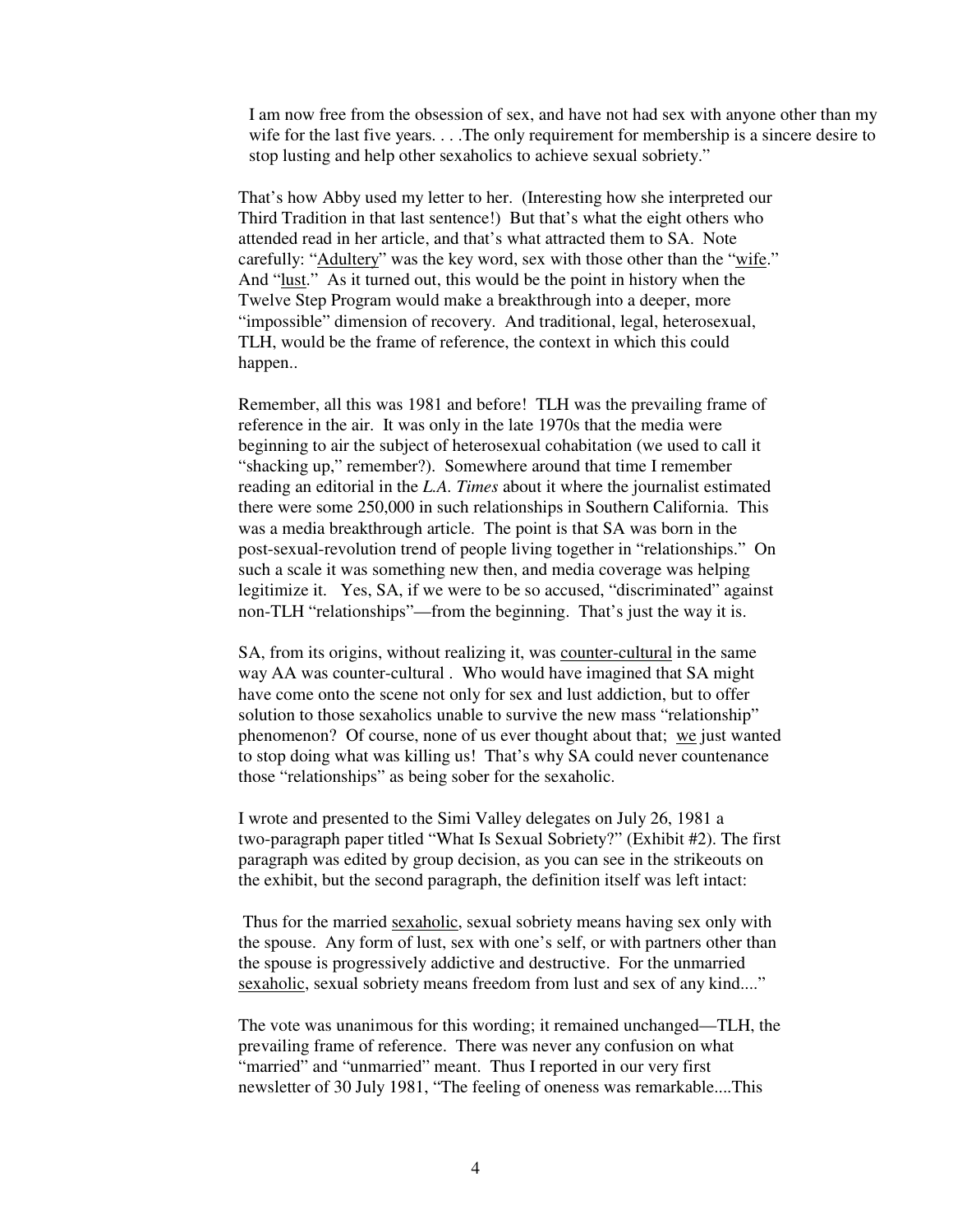was reflected in our policy agreement on defining sobriety, which we decided to leave as is." (See Exhibit #3.)

Exhibits # 4 and 5, as well as many subsequent newsletter exhibits where this is highlighted, illustrate the principle that I never acted unilaterally on any policy or principle issues. In the beginning, decisions to be made passed through every single member, there were so few of us; then later, through

what at first was the Steering Committee, then later in 1981, the group of ten men who signed our Articles of Association and acted on other matters.

Exhibit #6, the fifth newsletter, throws some additional light on our subject. In September 1981 Sherman (he was bi-) and I spent a marvelous month together visiting most of the new individuals and groups around the country. There was never a question about TLH. It was the only frame of reference there was. Bill L. and the other gays we met in NYC, mentioned on page 2 of this exhibit, although they became the first SA group in NYC, soon broke from SA because of our sobriety definition and because there was never any doubt in their minds about SA and TLH. They never debated the definition of "spouse" or "marriage;" they understood SA's interpretation perfectly and decided to go their own way. (Later on in 1990, as we shall see, NYC tried to change SA before eventually leaving and starting SRA for the same reasons.) It was obvious to all that SA was inherently and explicitly TLH.

## **Dialog with SAA, 1981**

Exhibit #6, the fifth newsletter, reports on our encounter with Sex Addicts Anonymous (SAA) in September 1981. Some of the SAA members with whom we met in Minnesota wanted dialog with us. I said I'd have to take it to the SA fellowship, which I did. I felt this meant we should draft a Statement of Principle defining our position as the basis for dialog.

Exhibit #7 is the pertinent page from that Statement of Principle. The pertinent paragraph follows:

In defining sobriety, we do not speak for the "normal" person in society. He or she can do whatever he wishes, and we have no opinion on what constitutes sexual sobriety for him. We can only speak for ourselves; and we are different from our fellows. Thus, for the married sexaholic, sexual sobriety means having sex only with the spouse, including no form of sex with one's self. For the unmarried sexaholic, sexual sobriety means freedom from sex of any kind. [Note that "married" and "unmarried" assume TLH in that historical context.]

**Definition of Sobriety.** The material on pages 191-193 of the White Book was first drafted in the Statement of Principle for SAA on 12 October 1981. Note the following two statements, clearly supporting TLH, especially as a warning for today: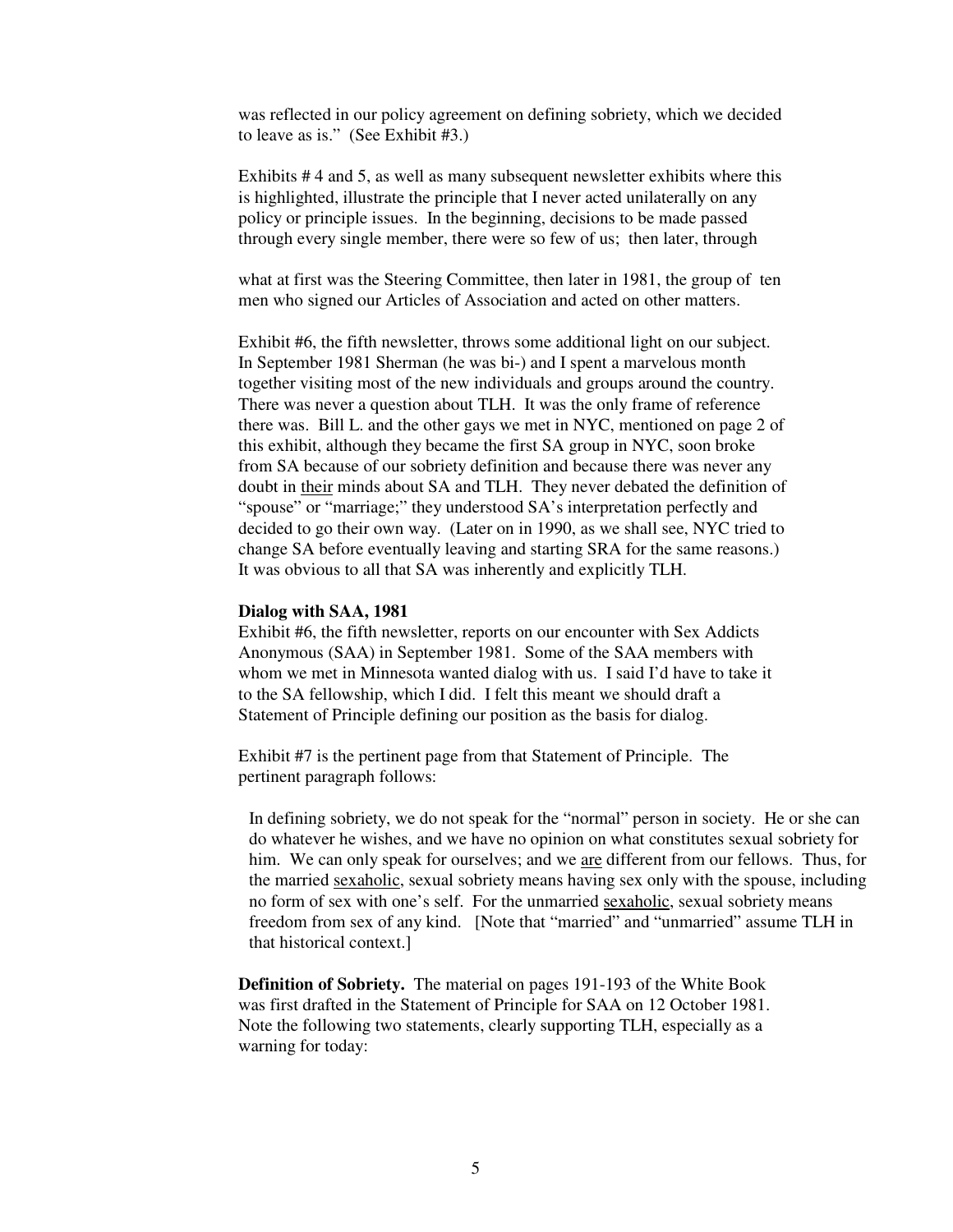However, if we come into an SA group where everyone can define his own sobriety, watch those rationalizations come alive! And if we define our own level, that's all we'll ever reach. . . . Finally, unless we define sexual sobriety, we make it possible for those who are still practicing their disease in some fashion to lead meetings and hold leadership and policy-making positions affecting not only the group but SA as a whole. In the long term, we feel this can only mean disaster. Our sobriety is the one and only unique thing we have. Without defining it, we have nothing.

**SAA Refuses Dialog Because of TLH.** Our complete Statement of Principle went through the fellowship-feedback cycle and was eventually sent to SAA. They did not respond until years later, when, after we asked again for their response, they wrote that they declined further dialog "on philosophical grounds." There was never any doubt in SAA's mind that SA's interpretation was TLH. TLH was the "philosophical grounds" on which they refused dialog. Just ask them!

Exhibits #8 and 9 are the result of a sudden realization I had, right after mailing out that Statement of Principle for Fellowship review. "Lust" had somehow gotten lost in the shuffle! To correct that, I reached back to the original definition on Exhibit #2 and came up with the following, rushing it out two days later on October 14, asking that the Fellowship review it instead of the one I had sent on the 12th appearing on page 3 of the Statement of Principle:

For the married sexaholic, sexual sobriety means freedom from lust and freedom from sex of any kind except with the spouse. For the unmarried sexaholic, sexual sobriety means freedom from lust and sex of any kind.

You can see how I had not yet introduced the idea of progressive victory over lust. However, the marriage concept had not changed, and TLH was not even questioned. We were all together, and that unity was the basis of our Fellowship and the young, joyous recovery we shared together.

Exhibit #10 is the 11-15-81 newsletter, called ESSAY for the first time. On page 3 I reviewed status of the SAA dialog.

The informal national group conscience we took recently has made itself known. All but two groups voted for dialog with Minnesota, but others who voted yes expressed reservations that we not compromise our alignment with the principles and traditions of AA . . . . Acceptance of the Statement of Principles was unanimous. . . .

Again, no one in SA raised any question bearing on TLH. SA and SAA remained distinct entities because of our sobriety definition's stand on TLH.

Exhibit #11 was first drafted March 10, 1982 as my first attempt at a rationale for our stand on TLH. I later titled it "Sobriety and the Sea of Relativism" (available on request). When I wrote in it that "The best among these voices would settle for the good," but that "the good was the enemy of the best," borrowing from Bill W., I was arguing that "committed relationships" of any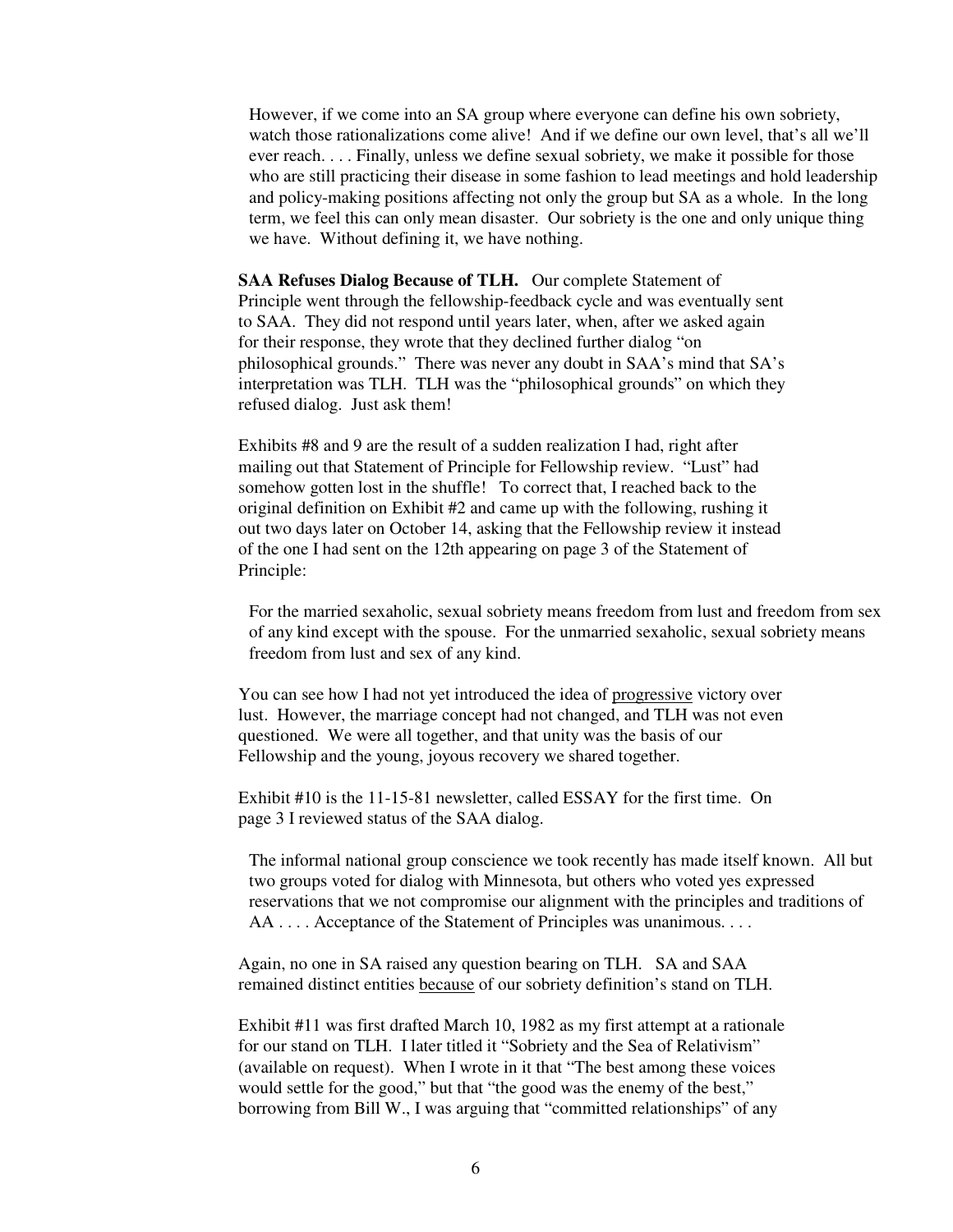orientation might be considered good, considering the times in which we live, but fall short of the best we sexaholics must have for ourselves in SA, the real Connection. (I forget why this piece never made it into our literature. Maybe some of the members of the old Literature Committee might remember???)

#### **Conference #Two, January 30, 1983**

The main issue at this conference business meeting was how to handle the publicity SA was getting (The unanimous decision was "no interviews with the media.") The significant point for this paper is that the two delegates from New York City both came from the same-sex experience. One was married, but his lust and acting out were exclusively with the same sex; and the other's experience was exclusively same-sex. "No one, raised any issues concerning SA's sobriety statement, Steps, Traditions, or other literature." Both were SA sober and wanted continuing TLH recovery. *The gays and bi-s had no problem with TLH.* As we shall see some seven years later, it was NYC that split on the TLH issue.

#### **Conference #Three, December 1983**

Exhibits #12 and 13 indicate how strongly I felt about having delegates come to a conference where I would be asking for help to handle the heavy workload and other issues. It turns out that all those coming to this conference were strangers to SA, people neither I nor anyone else in SA knew anything about, people who might not support our hard-won definition of sobriety. And these would be the ones voting on the crucial SA issues now before the fellowship. Everyone who attended was totally ignorant of the entire preceding nine-year history of the evolution of SA's sobriety concept and its historical/cultural/personal reason for being. Aside from myself, no one attending the December conference had over three months of sobriety, and some had none! They were all newcomers, many attending as the result of one mentioning SA in other programs where he was prominent. Exhibits #14 and 15, the newsletters of 10 and 24 November 1983, point to the fact that the delegates would be voting for the entire fellowship of SA on the first version of "the SA book." Note the customary call for editing and input from the Fellowship in these documents.

Exhibit #16 is the 18 January 1984 newsletter reporting on the December conference. That conference was extremely traumatic for me. I was terrified at what was going on most of the weekend. The workload was so great I had had to ask for help, and those with no prior experience in the Fellowship and its long and arduous evolution were taking over SA. I think most of them admit the folly today. I felt everything I had worked for for eight years was disintegrating in a confusing free-for-all. I watched it happen, and was powerless.

That's why I wrote what I did in the 18 January newsletter after the conference and asked, JUST WHAT IS THE SA PROGRAM? Note the pointed emphasis on "marriage" as traditional.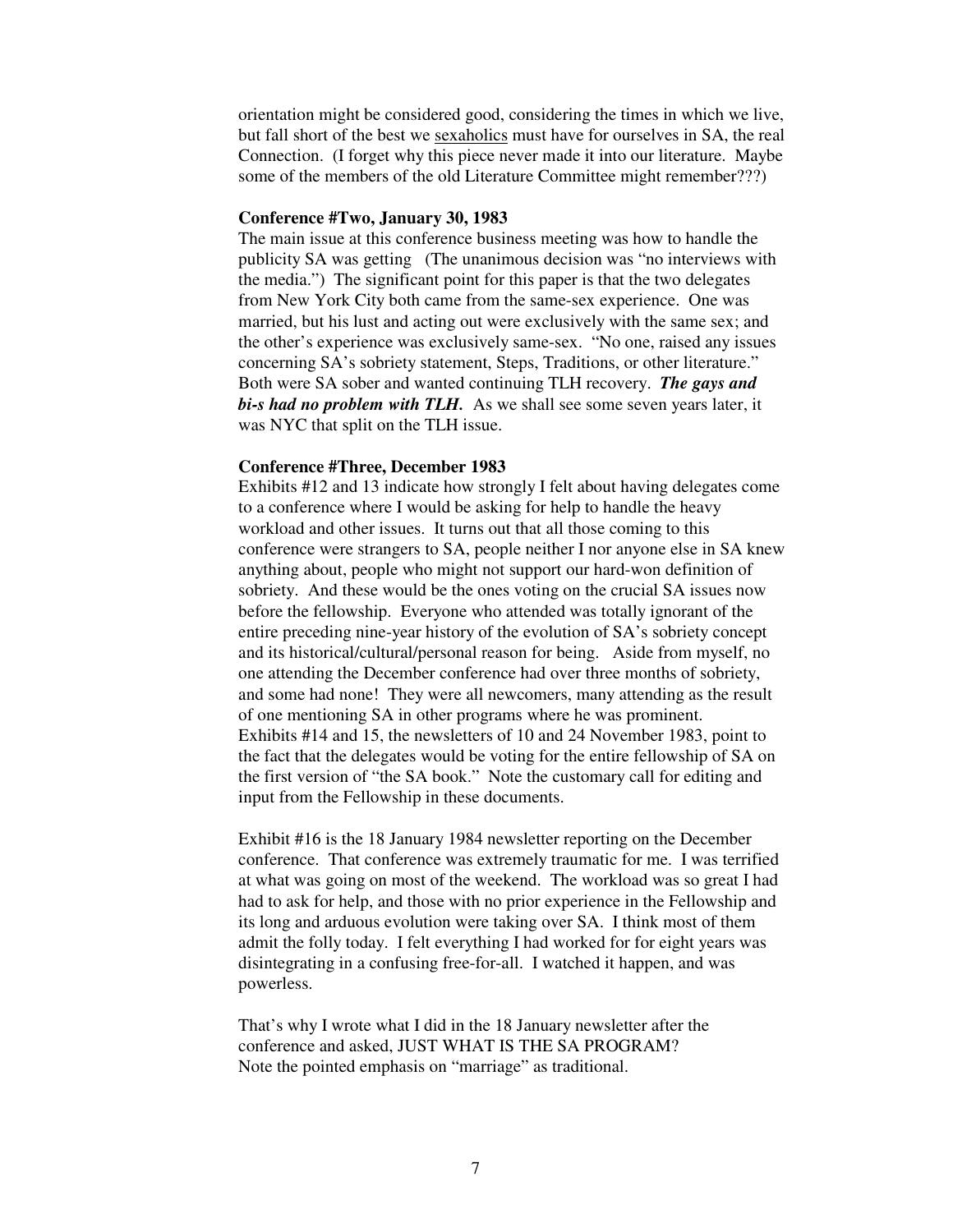And marriage is marriage in the simple historic concept of the term, nothing else. That's simply the way it is. SA is not for everyone. There are other groups that open this door as wide as some would have it opened, and they are welcome there.

How much clearer could TLH be stated? Note that I also deliberately made the point on page 2 of that newsletter that, "The AA literature does not founder on any trendy controversies. . . ." [So, why should we?] No one in SA at the time challenged this; not a word was spoken or written by anyone to my knowledge, including those who would later be teaching a contrary interpretation. However, there was something in the air which was very unsettling. I sensed for the first time in SA the absence of the kind of deep spiritual unity we had before. Instead of unity, there was chaos.

# **The Divisive Spirit Enters**

Exhibit #17, the 20 August 1984 newsletter. For the first time we had to face the reality that "There are those in groups who do not really want or even believe in our concept of sexual sobriety who poison the atmosphere of unity and weaken the bond of love and trust in meetings" (page 2). Thus, I wrote,

There are many troubled people who want the support group but who are not willing to change their old ideas; they seem more intent on changing SA to suit themselves. (Page 3)

We don't know where you are coming from . . . . We need and cherish the spirit of love and unity and common purpose springing from our common problem and our common desire to stay sexually sober. We dare not let this be jeopardized by any who may still want to "control and enjoy their drinking." If we allow a spirit to take over or poison our meetings that is alien to our hunger for sobriety and spiritual growth, we let in a destructive force. Our common welfare comes first; our own personal recovery depends on SA unity. A threat to the spirit of unity in our meetings is a threat to our sobriety, recovery, and very lives. We want you to understand this. SA is not for everybody who needs it; it's for those who want it. (Page 4) Commitment to sobriety is commitment to the fellowship of sobriety. (Page 5)

## **The Sobriety Definition Reworded for Clarity**

Exhibit #18 is an excerpt of pages 8 - 10 from the January 1985 ESSAY. One member had raised the issue of wanting to go back to the 1981 original sobriety definition, (which appears at the top of page 9). His point apparently was that the then-current definition loses the explicit description of what sobriety is for the single and married which the previous [1981] wording had.

I admitted that, "The current wording does seem to lose the clarity of the original, and there seems to be a growing need to state clearly and unequivocally what sexual sobriety is in both [married and unmarried] cases." (Page 9) So I set about to remove the ambiguity. Wrestling with that suggestion, I then came up with the following clarification of wording for the definition, as you can see on page 9:

Thus, for the married sexaholic, sexual sobriety means having sex only with the spouse or none at all. For the unmarried sexaholic, sexual sobriety means freedom from sex of any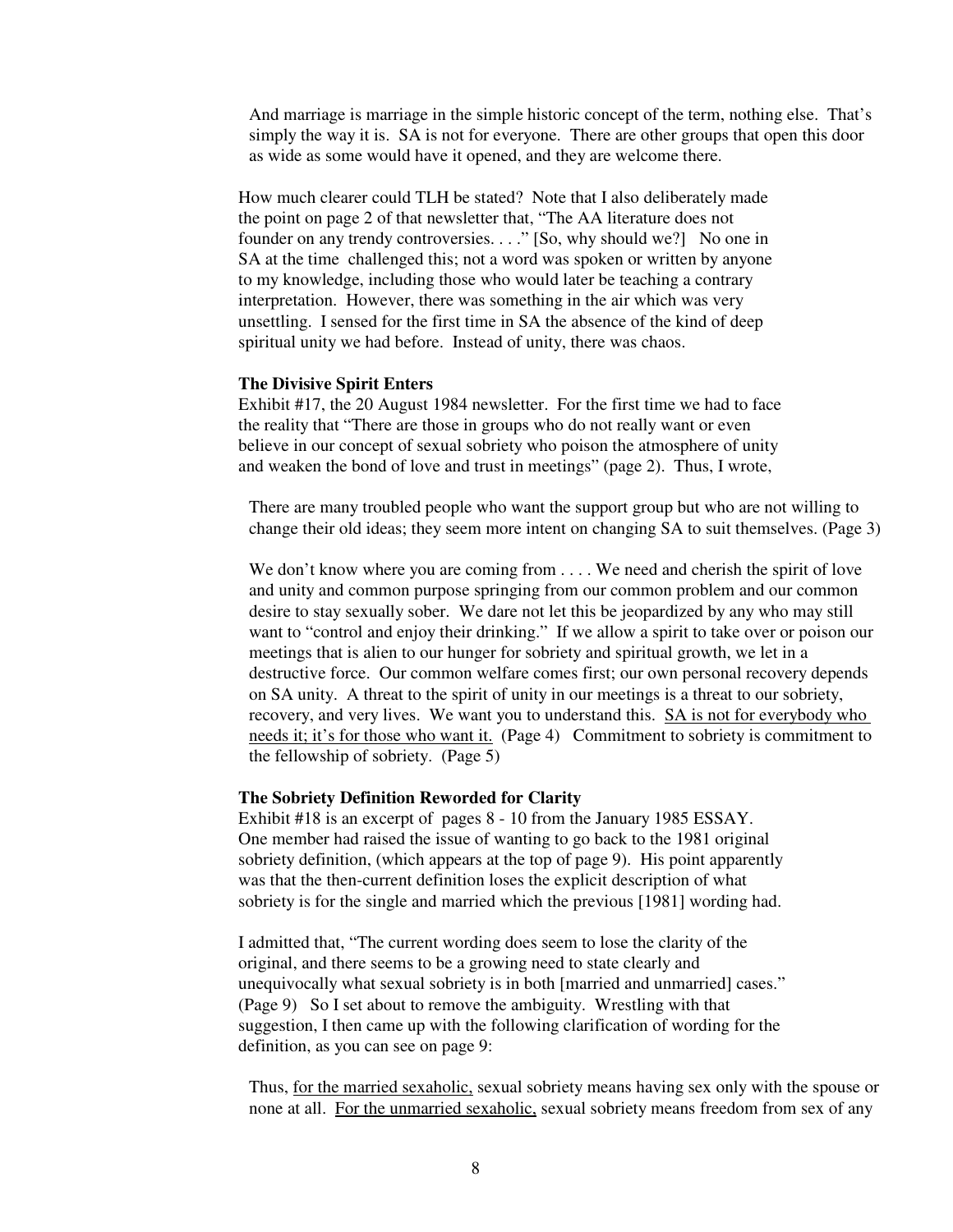kind. We also see that lust is the driving force behind our sexual acting out, and true sobriety includes progressive victory over lust. Any form of lust, sex with one's self, or with partners other than the spouse is progressively addictive and destructive.

I then added a special starred action item for all members and groups, asking for input, our way of getting Fellowship approval at that time: **"This is your chance for feedback on this important subject. What do you think? .... your timely inputs are requested."** We were going to press

with the preliminary edition of our book, and, of course, feedback on this was necessary.

There was no stated objection whatsoever to the clarified wording. The point is that TLH apparently had full and unqualified support.

#### **The Germany Experience**

SA was introduced into Germany In May/June of 1984. Their first national convention was held in June 1986 and their second in November of that year. I don't have any specific dates, but know that Germany debated SA's sobriety definition for something like a couple of years, including having at least one split directly involving TLH. Germany was wrestling with the same "committed relationship" issue as NYC later, only all on their own. Most of their members were young and single, gays and straights, and many were in "relationships." But they debated the issue methodically and openly. They finally decided to go with SA's interpretation, and once there have been committed ever since. I'm told that the TLH interpretation is a given, understood, there. As a matter of fact, Germany's newcomer meetings make a specific point of having newcomers answer three questions, one of which is whether they subscribe to the SA sobriety statement as in the White Book. *There was no doubt about SA's interpretation of "spouse" and "marriage" being universally understood in all of SA.*

## **Phoenix Convention, December 7 - 9, 1984**

SA's sobriety statement was brought before the business meeting. I forget how, why, and by whom. Again, as in December 1983, a large number, if not the majority in that convention, were stark newcomers to SA, ignorant of SA's entire preceding background and history, and some were apparently trying to reinvent the wheel. (Someone had a personal tape recorder going, but can't find the tape.) This turned into a session lasting about three hours where everyone had a chance to vent their views and feelings. No one held back in that extraordinary session. One gay newcomer angrily accused SA of being "pro-marriage and anti-gay," an indication that he had no doubts whatsoever as to SA's TLH interpretation of "spouse" and "marriage." *The TLH interpretation was the very point of the debate!*

Then one person who had been silent spoke up, suggesting bringing God back into the meeting, and things suddenly quieted down, like a beautiful calm after a stormy tempest. Someone else suggested that a vote be taken, and it was unanimously in favor of SA's current sobriety statement, without a single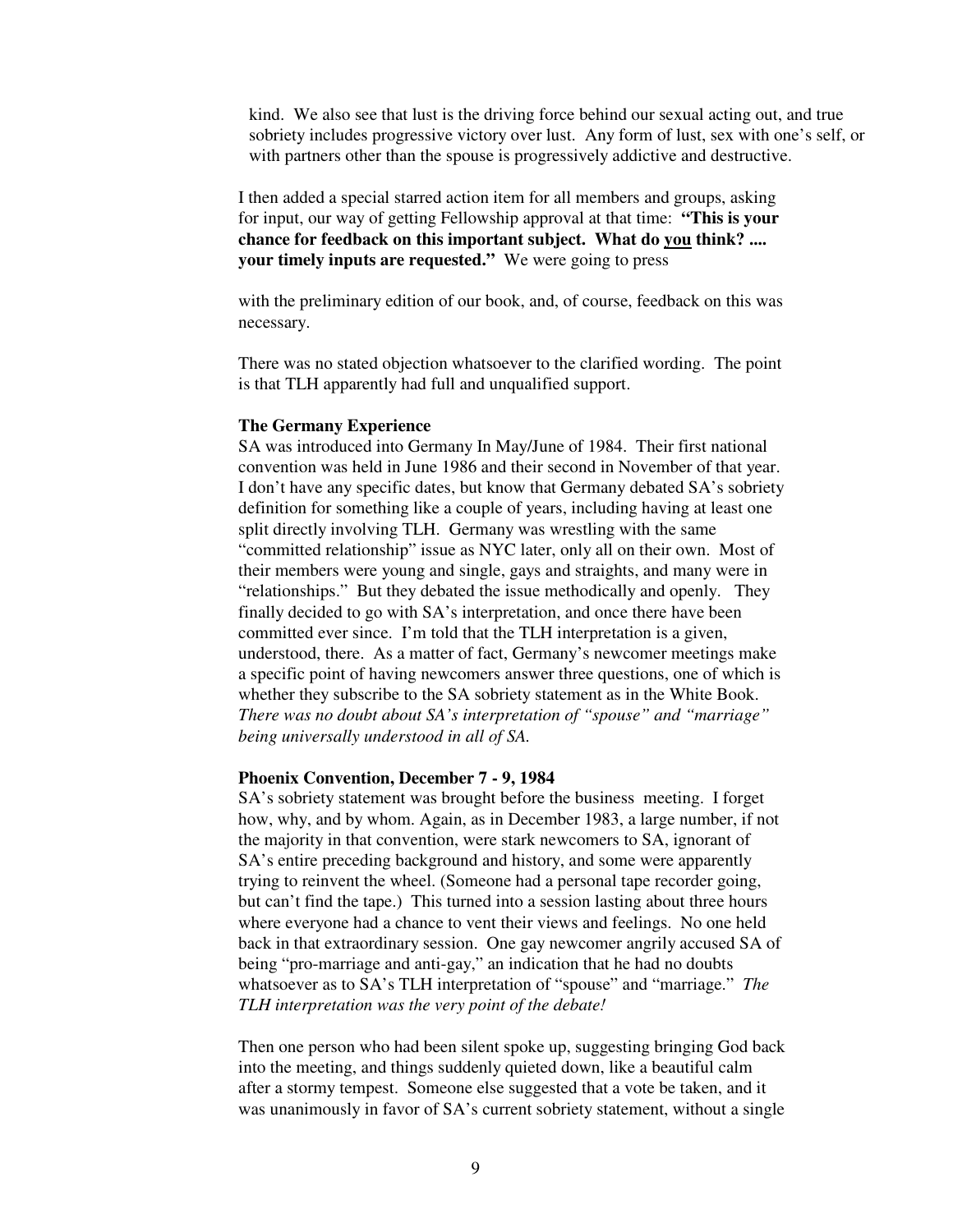dissenter, which meant it was a vote for TLH. The turnaround in mood during this historic business meeting—from "knock-down-drag-out" to total peace and serenity—is one of the marvels and benchmarks of SA history. Amazingly, another motion was then made and carried, also unanimously, recommending that all SA groups read "What Is a Sexaholic and What Is Sexual Sobriety?" at every meeting! *No one in Phoenix could have had the slightest doubt that the interpretation of "spouse" as used in SA literature was TLH*.

During that conference decision, traditional, legal, heterosexual was the explicit frame of reference regarding "spouse" and "marriage." Crystal clear. It was controversial, but the controversy was resolved in favor of SA's historic interpretation. The controversy cleared the air, and the spirit and power were back, more than ever. The incident seemed to release an amazing energy, a spiritual force, that brought us all together and made us one. Truly a remarkable experience.

 $\triangle$ It should be noted here that SA's TLH interpretation does not depend on *any* vote. That interpretation derives from SA's historical origins, reason for being, and literature, *just as AA's definition of sobriety was never derived from any vote.*

#### **The New York City Challenge 1990 - 1991**

Documentation for this NYC incident is vast and complex. Let me summarize. An SA member who moved to NYC called our attention to the fact that the NYC groups calling themselves SA had created a pamphlet which changed wording of our Steps and Traditions and other literature to accommodate "committed relationships" in SA's sobriety definition. This had been their practice, and this publication became the overt expression of their long-standing position. This was done without the knowledge or permission of the SA service structure or the copyright holder.

NYC was challenged, first one-on-one, then with letters, etc. This was a violation of SA Traditions and was done without Fellowship permission or knowledge. Finally, through the Advisory Committee, NYC was challenged legally. The end result was that they finally split from SA and formed SRA— Sexual Recovery Anonymous. In the process, something very significant had taken place, another formative step in SA history.

#### **Sobriety Survey 12 December 1990**

Under advice of AA's copyright attorney, and in order to protect the integrity of SA literature, the Central Office Advisory Committee decided it had to take a "sense of the fellowship" on the issue of how SA as a whole interpreted "spouse" and the "committed relationship" issue. Another reason for such a survey was the fact that NYC, using names of members

taken from SA international convention registration lists, sent a letter dated November 11, 1990 to hundreds of SA members in an attempt to take their own unauthorized survey. An excerpt of that letter follows: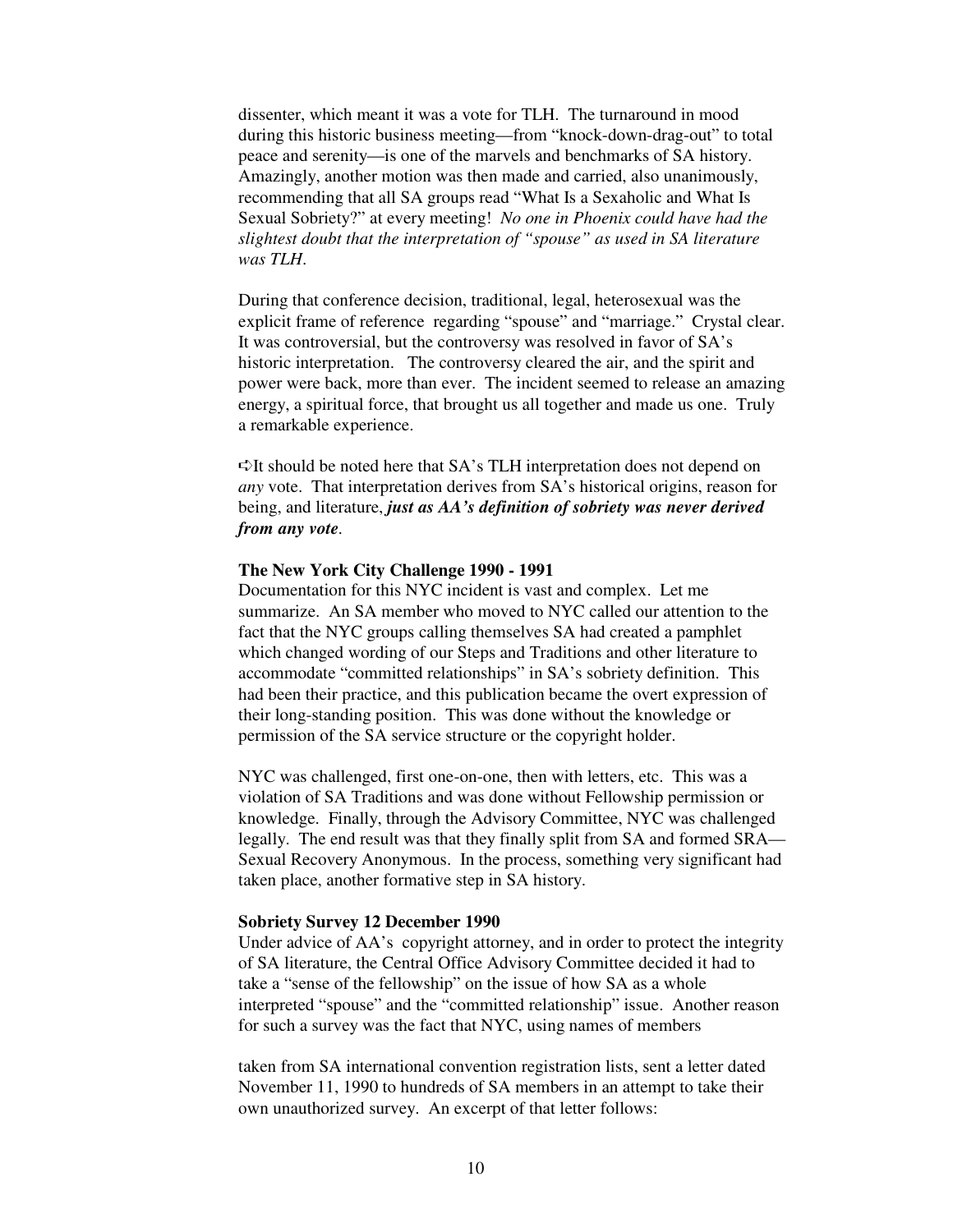We in New York . . . . have been dealing with an issue that is now coming to national attention. Six years ago we took a group conscience and voted to change the sobriety definition for our neck of the woods [to include "committed relationships"]. . . . Some people [those in NYC wanting to go a step further] have discussed changing the wording from "committed relationship" [their then-current usage] to "spouse as you understand spouse." . . . . we find ourselves in a predicament. Is our program in New York something other than SA? We don't know. We rely on the group conscience of SA to help us come to terms with who we are and what we should do next."

No one from NYC has ever disclosed the responses to their letter. We don't even know how many responses they got, if any. Even though some other members sided with NYC, the rest of the fellowship generally considered them a few isolated groups doing their own thing.

The SA Advisory Committee drafted the wording of the query statement and insisted (against my protest) that I write the cover letter. The committee member who drafted the statement was from same-sex acting out. That letter and the query form were mailed from Central Office to every registered group in SA (Exhibit #19). As you can see on the Exhibit, the query form had ironclad controls to prevent fraudulent voting. Every single SA group worldwide, including NYC's groups, was asked to vote *as a group* on how their group felt about the following statement:

Regarding SA's definition of sexual sobriety, "married" means traditional, legal, heterosexual marriage, and "spouse" does not include "committed relationships" with either the same or opposite sex.

Results of the survey were reported in the March 1991 ESSAY: 75.3 percent of responding groups affirmed the above statement, 18.8 percent did not affirm it, and 5.9 percent of the groups responding marked "chose not to respond." This was the largest turnout of voting groups ever in the history of SA. Every written comment—pro, con, or whatever—accompanying the vote from each group that chose to comment was printed verbatim in a ten-page supplement to the March 1991 ESSAY.

This comprised nine three-column pages of fine print, see Exhibit #20. The required "sense of the Fellowship" was thus formally taken; it was not a Fellowship *vote* to determine SA's sobriety definition.

-*Again, it should be noted here that SA's TLH interpretation does not depend on any vote. That interpretation derives from SA's historical origins, reason for being, and literature, just as AA's definition of sobriety was never derived from any vote.* 

**That convulsive experience should have taught SA the lesson that leaders in service positions must be explicitly of one mind on what constitutes sobriety in SA.** Where is our leadership today*?*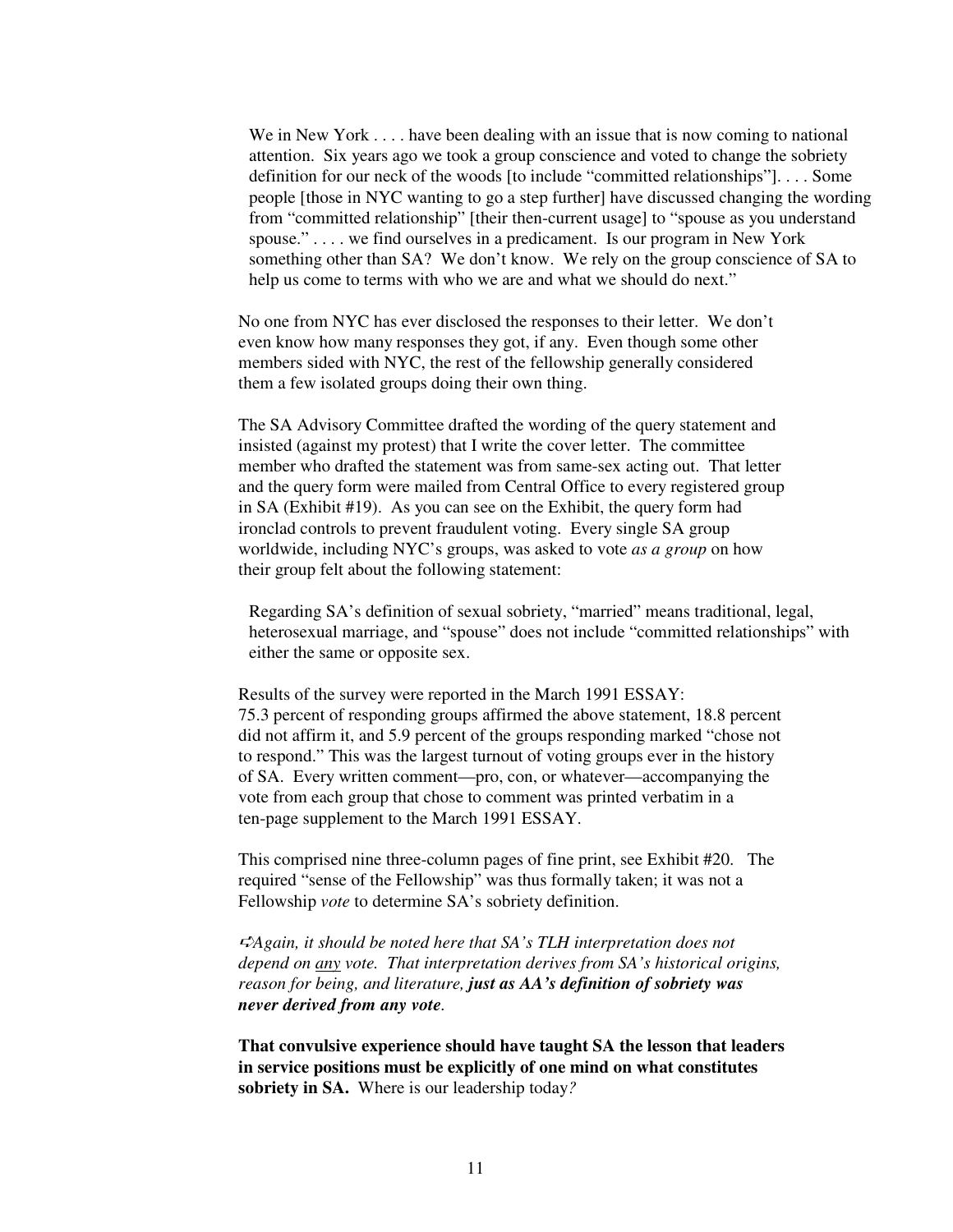## **SA's "Sobriety Imperative"**

I believe the term "sobriety imperative" came into use about the time of the NYC incident, tying this expression directly to TLH. It has been in constant use throughout the entire fellowship ever since. In the August 27, 1990 ESSAY I wrote about the implications of the NYC affair:

Some . . . members interpret SA's sobriety definition to include sex in "committed relationships" and relationships outside traditional heterosexual marriage . . . . There are other organizations that accommodate and welcome these views. However, SA's sobriety definition was forged and validated in a process described in *"Outline Summary of Fellowship-wide Consensus of SA's Sobriety Imperative"* . . . . The sobriety definition is a given. . . . That's why we say "we have no other options." . . . However, *only groups holding to the SA principle of sexual sobriety can call themselves SA groups, and SA can only recognize persons as being sexually sober who are sober according to SA's historic definition.* . . .

We would do well to consider the implications of that last sentence. Where is our fellowship today? Where is your group today? Where are you today?

## **Oklahoma City Convention Business Meeting January 12, 1991**

The point has recently been raised by some few who argue and teach against TLH that the vote taken in the regular Saturday business meeting of the OKC convention somehow implies for SA worldwide that there is room for individual interpretation of "spouse" and "marriage." They keep referring to OKC as though their whole argument depends on it. It seems to be the

only peg they have to hang their hat on. Let the record speak for itself. The following quote is from the "Business Meeting Report" on page 3 of the March 1991 Box 300 portion of the ESSAY:

"Convention planners decided that the convention business meeting, traditionally dealing only with matters pertaining to conventions, would, in this case, also bring up other matters. It was stated at the beginning of the business meeting that any suggestions or recommendations made on such other matters would be suggestions only, not binding on the fellowship. [Fellowship decisions were no longer being made in conventions.]

"The following report is from Jean P., who chaired the business meeting, held in two sessions: "At the business meeting of the Oklahoma City SA conference, January 12, 1991, the following motions were made and passed:

"1. San Diego's bid for the January, 1992 conference was accepted by acclamation.

"2. It was suggested that . . .only one SA-wide international conference a year . . . .

"3. Following a discussion of SA's sobriety statement, a motion was made that this conference business meeting go on record as recommending that SA's sobriety statement be left exactly as it is now written in the SA manual. After extensive discussion, this motion was passed 36 to 1, with 3 abstentions." [Two other unrelated motions were also voted on.]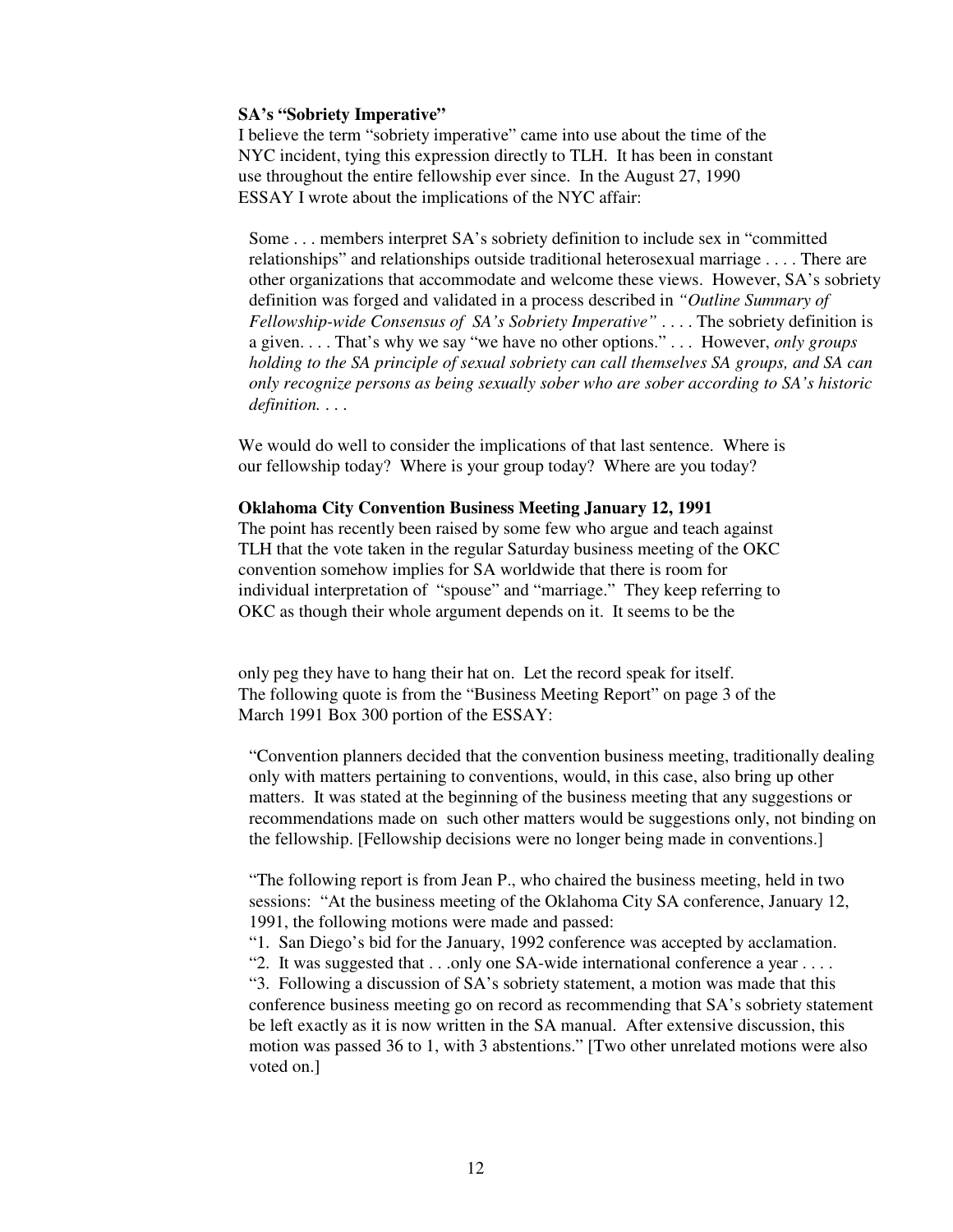The purpose of the OKC business meeting and vote has been misconstrued. Rather than speaking for SA as a whole and allowing individual or flexible interpretation, the suggestion that was made by the random 36 persons who happened to attend that session was to *leave the definition just as it was.*

# **"Principles Corroborating SA's Interpretation of Sexual Sobriety"**

Do you believe that "the very essence and validity of SA are at stake" in this issue? I do, and I made a case for it in a paper with the above title, which was published and given to every registered SA member with the June 1991 ESSAY. I urge you to read this historical document, available upon request. I explain why we dare not validate or even tacitly endorse "committed relationship" sexualizing of any orientation, lest "under the guise of defending someone's `rights,' we unwittingly shoot them—or SA—in the foot." I show how our recovery reveals the lie in those easy assumptions we

helped create and propagate. And I discuss many other cogent reasons. The point here is that I know of no one who has ever debated or shot down any of these arguments, even those who are now covertly advocating SRA-type sobriety. By not having taken their stand publicly against this and other papers, have they not in effect acknowledged that SA has always stood for TLH sobriety?

#### **The Fellowship Breathes a Sigh of Relief**

After the NYC incident the Fellowship breathed a huge collective sigh of relief. We actually felt the relief in subsequent conventions. The divisive issue was behind us. "Committed relationships" and "spouse as you understand spouse" had become a non-issue again, as before. A new sex addiction fellowship was formed, Sexual Recovery Anonymous (SRA), filling in that last niche left among the S-Fellowships for those who hold to that interpretation. Unity was restored, and SA entered a new phase of growth.

#### **SA The Laughing Stock of the Other S-Fellowships**

Fact: Every other sex addiction fellowship knows that SA's interpretation of "spouse" and "marriage" is traditional, legal, heterosexual. That it always has been. Just ask them! The whole world out there knows that. It's our mark of distinction, and that distinction is crystal clear to everyone outside of SA. That's the point of some of them who find fault with SA. Could this be why some of us tend to shy away from TLH—because we're afraid of appearing different, afraid of being labeled "homophobic," afraid of being "politically incorrect," in the minority, afraid of standing apart from the popular crowd? (See my follow-on paper "My Appeal to Gays.")

The other S-Fellowships respect us highly for what we stand for—TLH. They refer people to SA, just as we refer people to them who do not want TLH. They know there must be a niche for TLH in the recovery movement, and they know SA has filled that niche from the beginning. *SA would become the laughing stock of the sex addiction recovery movement if we ever compromised this interpretation. They'd say, "SA couldn't deliver!"*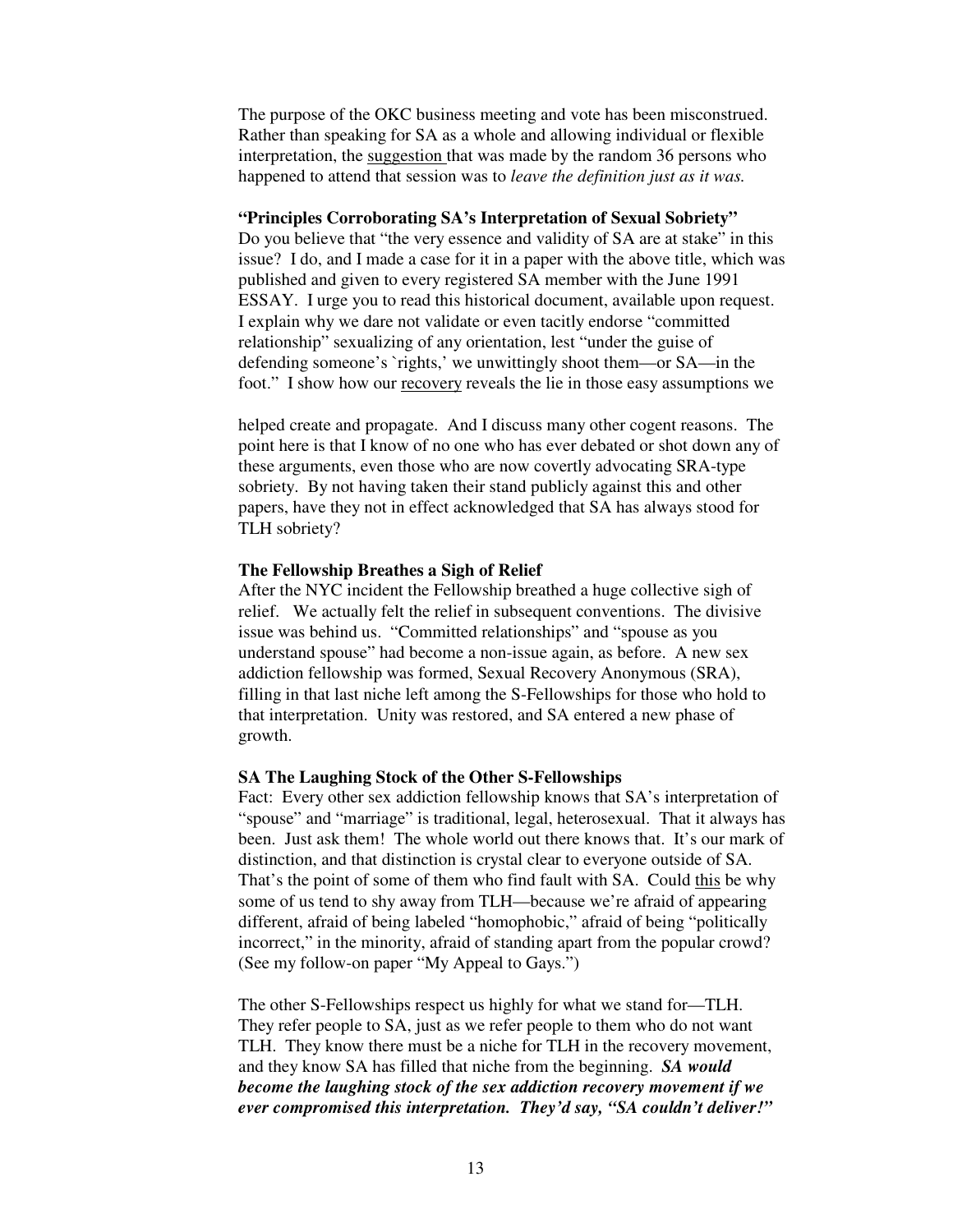Yet some SA members apparently want to deprive the world of SA's uniqueness, its tough uncompromising principles, and sell us out.

### **SA's Twelve Steps And Literature Are Uniquely Designed for TLH**

SA's Twelve Steps and Traditions are tailor-made for TLH. They promise the impossible to all of us. And of course, the rest of SA literature reflects and amplifies this. By design. SA recovery forces us into a deeper awareness of the problem, deeper aspects of the solution, a deeper comprehension and application of the Steps, a deeper recovery, and a deeper connection with the personal God and other persons in deeper fellowship. Obviously, SA cannot be for everybody, not even for every sexaholic. Not even for the many, but for the ones who want what SA has to offer. That is our strength, if we have the faith to believe.

## **Conclusion**

TLH is so intrinsic to SA's origins and principles that most of us simply take it for granted, until it is threatened. The alternative would obviously require different literature, written by and for those espousing the non-SA interpretation. And of course that would mean a fellowship other than SA. The traditional, legal, heterosexual interpretation of "spouse" and "marriage" is unambiguously inherent and explicit in the entire scope of SA's origins, its reason for existence, its early failures and testings, and its history. If we teach or practice otherwise, we create division and disunity, jeopardize the personal recovery of many, and contradict SA's recovery experience. Let us not resist or prevent the work of God in SA's unique niche in the recovery movement.

### **Our Hope for Today**

If there is any pattern so far, it is that every time interpretation of SA's sobriety definition is challenged, we have come through to deeper unity, a unity essential to deeper progress in recovery. It is my hope, prayer and belief that once again, SA will come through to a new unity more real than ever, so God can enable us as a Fellowship to break through the lust barrier into a 12th Step awakening, so the needy sexaholics out there who want it—gay, straight, or whatever—can find what only SA has to offer.

bh 18 May 98 rk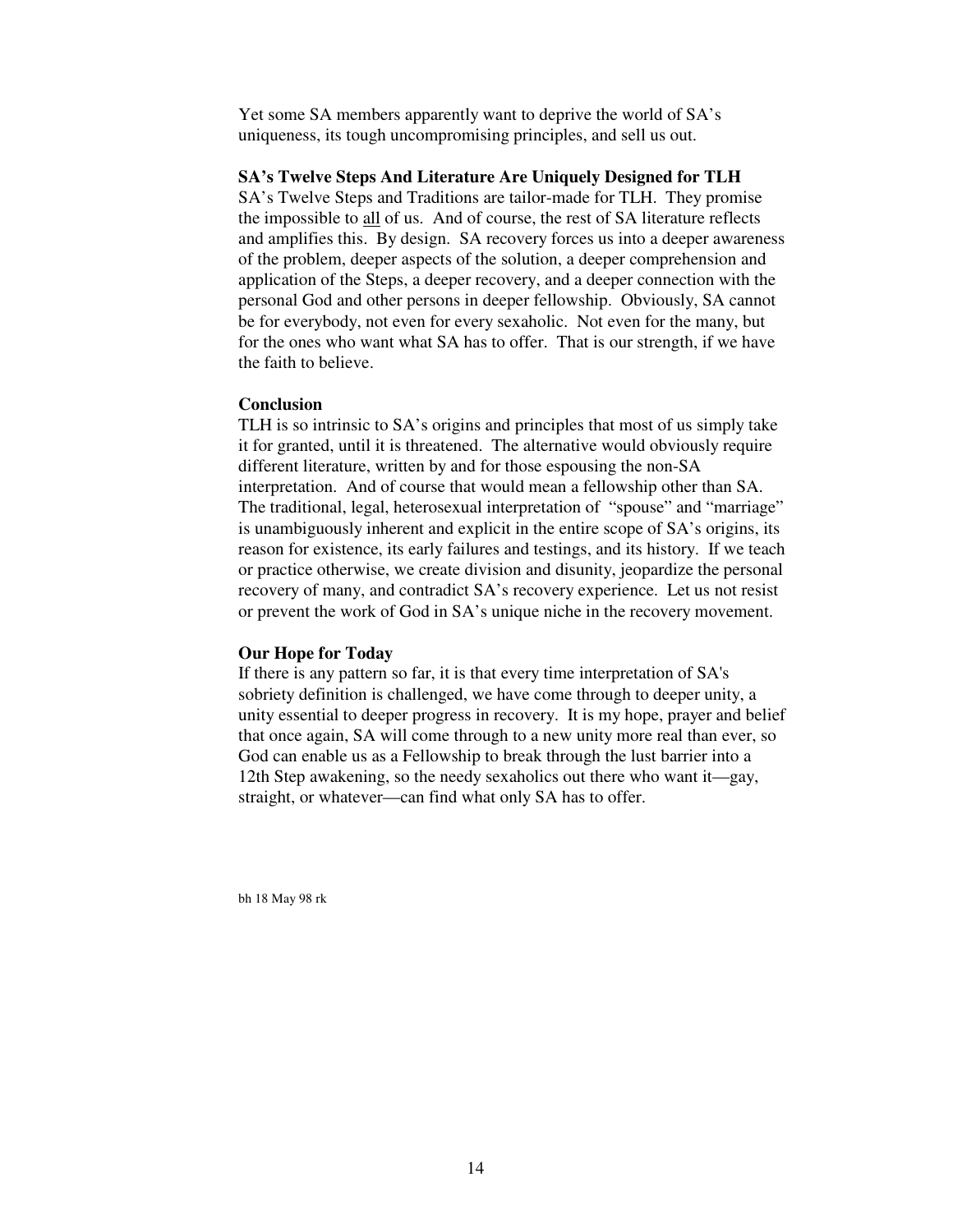## **My Appeal to Sexaholic Gays**

by Roy K.

I want to share what I believe and what I believe SA stands for and has always stood for from the beginning on an issue coming increasingly to the fore again in SA. In the process, I'd like to share my deep feelings and vision not only for the gays in SA but for gay sexaholics outside who also might need and want SA. In the process, I'll be using this to gauge where we are in SA today. For lack of a better single term, I use "gay" as a broad category including the whole spectrum of same-sex fantasy and acting out. There may well be many "homosexualities," of various origins and expressions; about such "outside issues" SA as a fellowship can have no opinion. I speak here only of gays who identify as sexaholics, powerless over lust, who want recovery.

#### **Homophobia**

In the introduction to my "Background and History" paper I talk about my intimate relations with gays before and during my early recovery years and the part that played in my own recovery and in SA's origins. These men were part of my very survival. What isn't mentioned is my long history of associating with and sharing with gays during the last 18 years in SA. Many of my closest personal friends in the fellowship are recovering from same-sex lust and experience.

 Maybe the real homophobia in SA is when we blithely consign sexaholic gays to where the common illness wants to keep them, where we people-pleasingly capitulate to their newcomer fears. Where we relegate them to their "unique differentness," instead of identifying with them on the inside and being with them and bringing them with us into our common recovery. *A wise man says, "Beware of counterfeiting the love of God by working along the line of natural human sympathy, because that will end in blaspheming the love of God.*" Beware indeed. I would rather treat gays who are sexaholics in a manner that is true to my own and SA's historic recovery experience than cater to their newcomer ideas and fears and risk keeping them from what could prove better for them.

 Instead of patiently sticking with gays in recovery through the "impossible" transitions all lustaholics have to make over months and years, some of us would shove them off to their own "preference" pigeonholes, keep them in their place, leave them consigned to their so-called uniqueness. Is that the kind of Twelve Step program that AA tough love ushered into the world?

 I say that most of us in SA don't want to leave you "outside;" we want you inside—inside the same "impossible" recovery we have to face. We want you to stay with us and come through. Who said it would be easy? Many, if not most of the opposite-sexers coming in leave because they also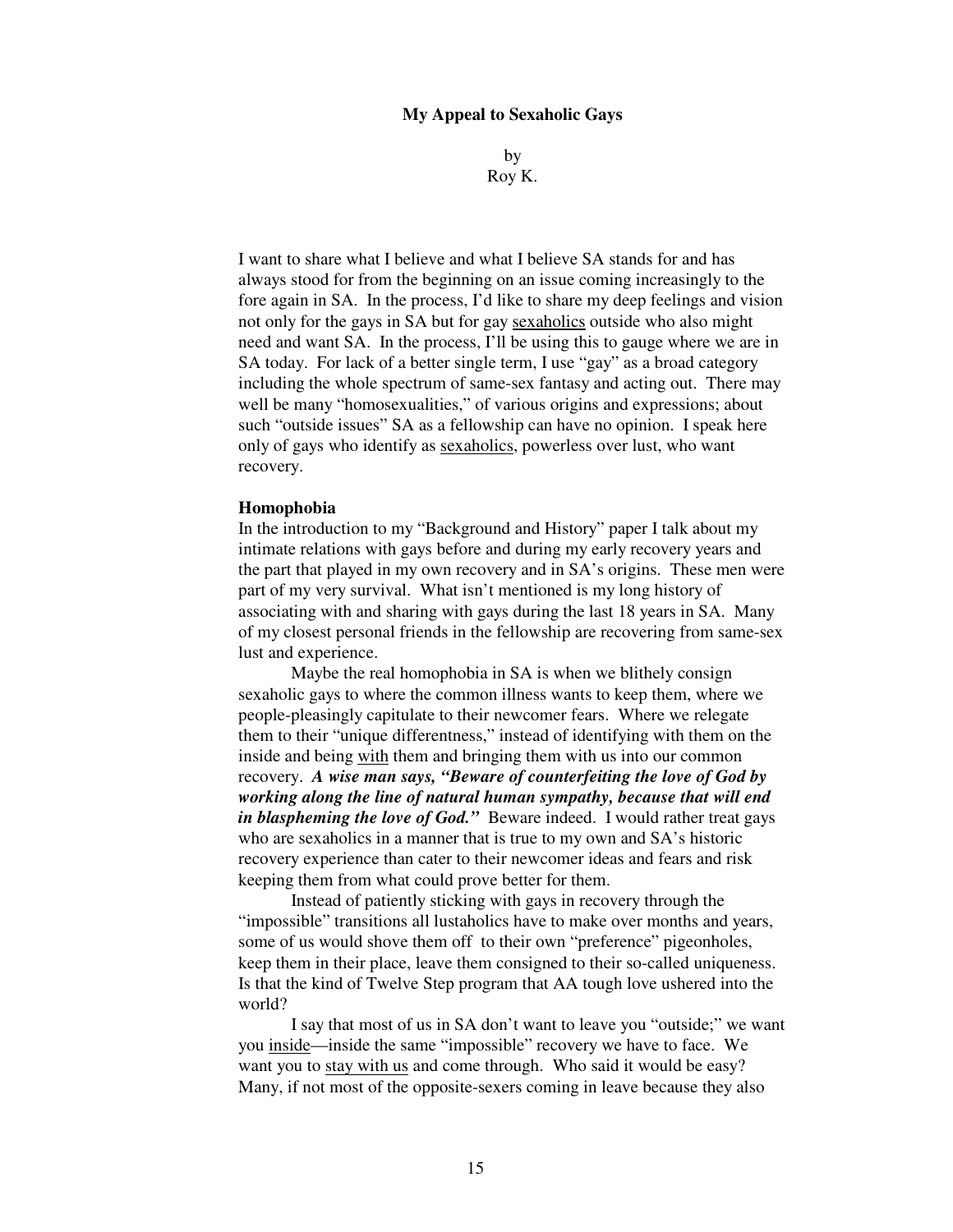fear they can't make it. SA is not for the faint-hearted. We want you to STAY. Stay through into recovery as we have to do.

### **What SA Stands For**

SA does not stand for recovery as we as individuals might define it, but for recovery which our common experience is showing us historically to be what is out there for us if we are willing to pay the price. Recovery that works for us. SA stands for the kind of recovery the alkies discovered in 1935, recovery that is possible only with God, not a "recovery" we are capable of ourselves.

 SA stands for recovery from sex addiction and sexual dependency. Recovery from the centrality of sex in our lives, from sexuality as defining our personal identity. Recovery from the mis-connection with others to fill our sick need. SA stands for recovery from lust, for lust knows no gender and no "orientation." SA stands for recovery from the self that led us astray. Recovery from having to defend ourselves and our peculiar "lifestyle." Recovery from being "different," or from trying to hide or prove our differentness.

 SA stands for recovery from our arrested adolescence, our lost maleness, manhood and womanhood, from our aborted adulthood. SA stands for recovery to sanity, to ourselves, to husbandhood and wifehood, to fatherhood and motherhood, to a faith that works, to God as the One who heals and empowers the powerless sexaholic.

 SA stands for real-, not *pseudo-*community—an across-the-board community. A community of those who cannot change, who have to admit a First Step powerlessness, that there's no way humanly possible for them to change, straight and gay alike.

 SA is not a self-help support group for people with sex addiction. SA is a God-help program. The only hope SA offers, as did AA, is hope for the hopeless and helpless—those who cannot recover without finding God. We can't operate on the assumption that this is a do-it-yourself program and that recovery must be limited to that which is humanly possible. When we do that, we take ourselves out of the basic, original Twelve-Step miracle Program, and we are no longer SA.

 SA is for the God who is for the sexaholic, just as we are, meeting us just where we are, so God can lead us beyond what we might consider as "good" into the best—what is best suited for us as both human beings and children of God.

 SA stands for discovery—of a way of life we never knew before and feel is beyond us—impossible. This is basic, original, 12-Steps-for-helpless-addicts-Program. Nothing else works for us, as with the early alkies.

 SA stands for freedom, freedom from self-described or media-driven identities and limitations. Freedom from the slavery. Freedom from having to shove our "difference" or "uniqueness"—whether *Playboy* or gay— in the face of the world and force acceptance of that which even we in our deepest hearts had to secretly reject and loath. Freedom to realize fulfillment of what it really means to be a human being. I'm including myself and us *pseudo-*heterosexual lustaholics here.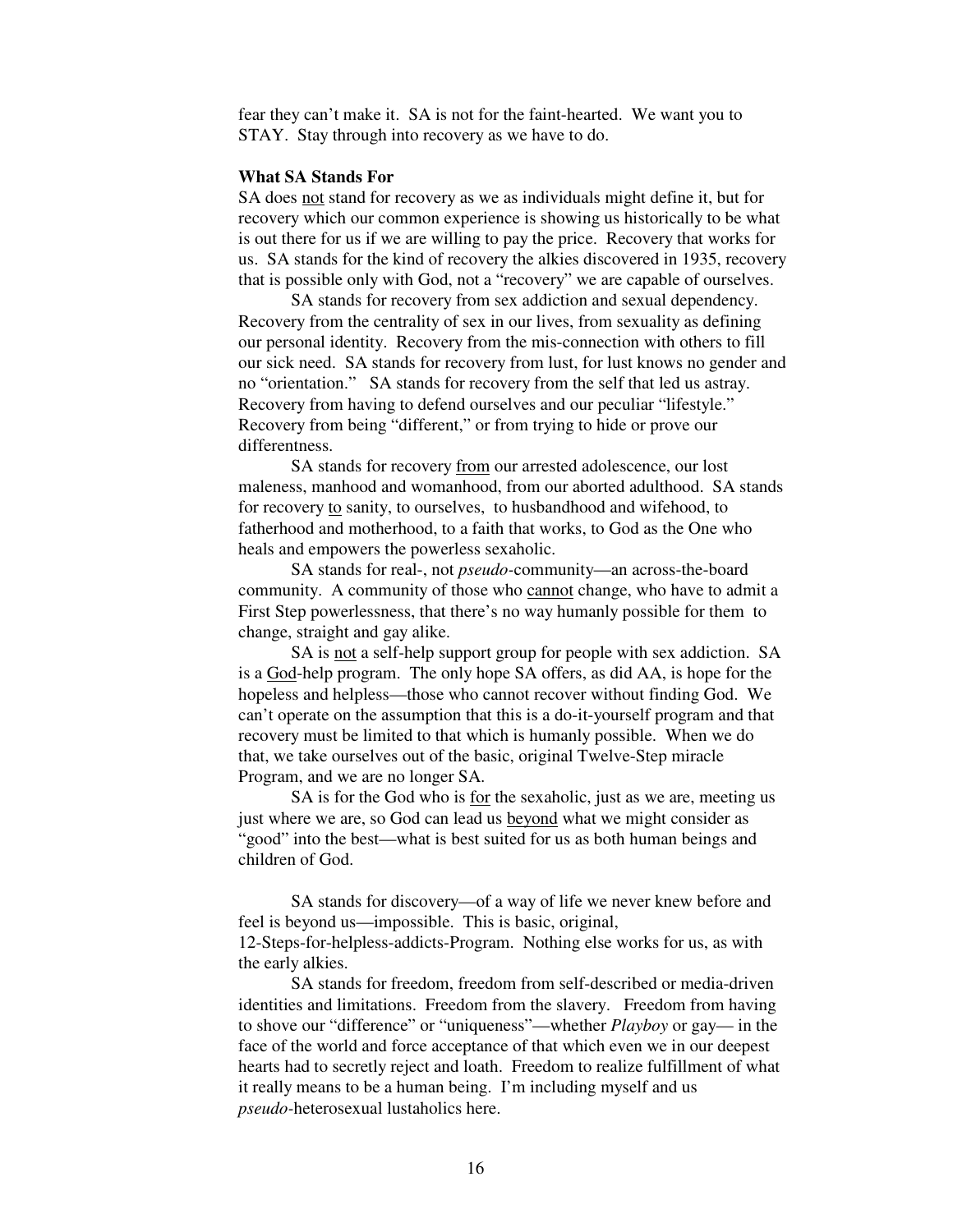SA stands for solution to the common problem characterizing gays and straights. Some would keep you "different" and therefore apart. We identify with you at the core of our common illness, which transcends gender, "orientation," and the like. We are not different from you; we are just like you, on the inside, if you can but see it. If we can but see it! Some of us can't see that yet; please be patient with them.

 Yes, SA is counter-cultural—subversive to the elements in our culture which are so destructive to the sexaholic! Thank God. No apologies. It's not for everyone. If you want the "easier softer way," the culturally legitimized, you won't want SA, and we wish you well, wherever else you go to find help.

 Some in SA would deny you this option; they would try to make you stay in SA by opening the door so wide you can come in and stay just as you are! Is that what you really want—for *recovery?* Yes, they open a door, but that doorway leads back to where you came from! The door back to weakness, compromise, media-driven political correctness, accommodation to whatever cultural trend has been or will yet be legitimized by politics, the media, entertainment, or religion.

 The door they open is not to hope, but to FEAR—failed recovery and fear of recovery—to DESPAIR. The door they open goes farther inward, deeper inside the prison house of the self. If we fall into the trap of trying to appear accepting and loving (read *people-pleasing and putting your personality before principle*), we may wind up accepting and loving the illness, cheating you of the possibility of deeper recovery, shutting the door on your recovery. Is that the kind of "recovery" you want?

 We open the door not onto a broad, fast, easy freeway, but to a narrow, difficult mountain trail, an incredible journey. And to even get on that trail, we have had to ford the turbulent rapids called Doubt and Fear. There's no other way to get on the trail. That's why we can't do it without God and each other—without YOU! The brightly-lit sign over the free-way reads YOU CAN TAKE IT WITH YOU, that you can keep the self and old ideas you come in with. The guidepost by the side of this rugged unpopular trail reads, "WE WALK BY FAITH AND NOT BY SIGHT." And it's not for the fearful or untrusting. It's for the courageous who must have it.

We wait for you to join us. We hold out our hand to help you leap across that fearful chasm. You can make it! We were helped across, and you can be too. Who said it would be easy! Some of us are doing it; so can you! Take the leap of faith! To higher ground! We want you to be with us as we trudge the trail of Life together. It's the only Way for us! It may be for you too. Could that be why you have been led to SA?

# **A Faith That Works**

We don't know what kind of life yours will be in recovery, just as we could not know what kind of life ours would be. We can tell you, however, that your life, like ours, can be loosed from the tyranny of lust and misconnection. That's a promise we thought was impossible, yet today many of us, gay and straight, are experiencing impossible joy. If, as we discovered, you surrender your sex, your sexuality, your "orientation," your life, and your will to the care of God daily in your Third Step and incorporate the other principles of this program into your life, you will be guided into what is best for you, as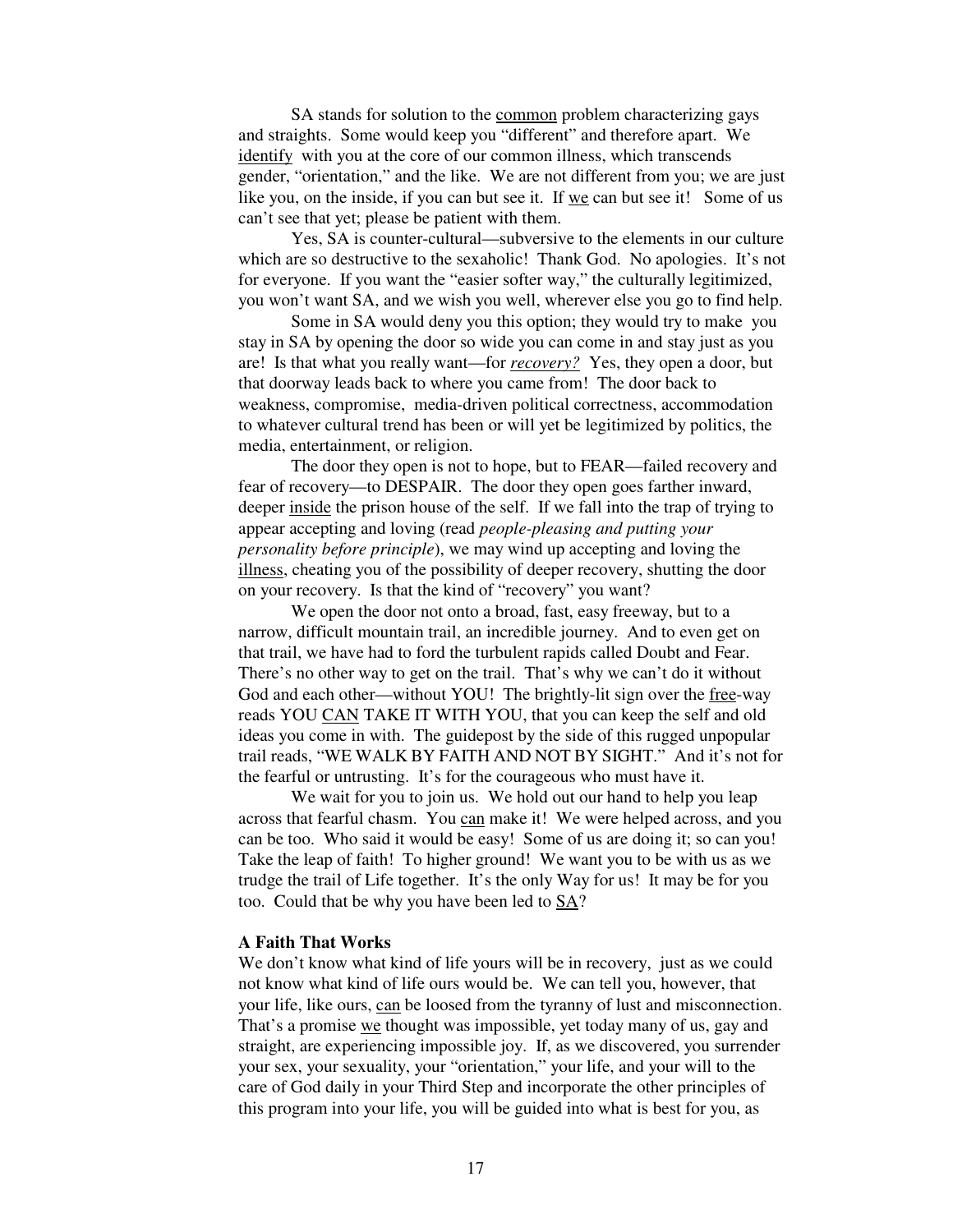some of us are being incredibly guided and blessed. We trust God for that; and it's working. You can too. Whenever we have done that, God has never failed us. But you have to be willing to trust God for that and not believe your own or someone else's understanding of who or what you are and what's best for you! *That's what a fellowship of the Twelve Steps is all about—a faith that works!* And Yes! there's a leap of faith involved.

### **SA Is Not for Everybody**

We realize that this narrow trail is not for everybody. It's not media-popular, and who said it had to be easy? For those of us driven to SA by our dis-ease and needs, SA has been the only way out and up for us. SA's historic way. God in his wisdom and care has provided other S-fellowships accommodating every desire of those who don't want this narrow path. If one of them is for you, we bless you and wish you well. Go where you feel you must. That's what we did! Trying to change SA or saying that SA stands for a sobriety which it does not stand for destroys the spiritual unity of our fellowship, without which we have no recovery. We discovered that we do want the kind of recovery SA promises—that which is only possible with God. And we long for others to experience this life-changing discovery. But it is not and never has been for everybody. We must take a united stand on that, lest our politically-correct people-pleasing of personalities rob us of our lifesaving principles.

#### **The Gay Issue as a Measure of Where We Are in SA Today**

**On the one hand,** maybe the gays are the real test of SA. Some of us others think we can hide behind lust and/or misconnection with wives or husbands in what might appear to pass as traditional, legal, heterosexual (TLH) "marriage." (I venture to say that prior to real recovery, the average "straight" married man like me doesn't have the foggiest notion of what marriage and love and sex are all about.) Or, as singles or marrieds, we play around with being periodic lusters, hiding behind our so-called "sobriety" dates. What monstrous liars we can be! But gays are faced with the fearful prospect of taking a leap of faith into the unknown. They have to "find God or die," just like the early alkies said. So do we, but how many of us see that and take that narrow path?

 So maybe it's the gays who must show us the lie we're living in. Maybe they have to show the way into breaking the lust barrier, breaking the mis-connection barrier, breaking the GOD barrier, in actually finding, experiencing, the God of the lustaholic. We, the so-called non-gays, have no recovery unless we are recovering from sex perversion in our relations with both sexes. (Yes, I use the word perversion deliberately. What better word to describe what I did with the natural God-given sex instinct in perverting my *self*, perverting woman, perverting love?) How can it be any different with sexaholic gays? How can they have recovery unless they are recovering from sex perversion in their relations with both sexes?

 Strange as it may seem, the blindness may well be deeper in straights. Gays I see coming into SA seem to know deep down that they aren't making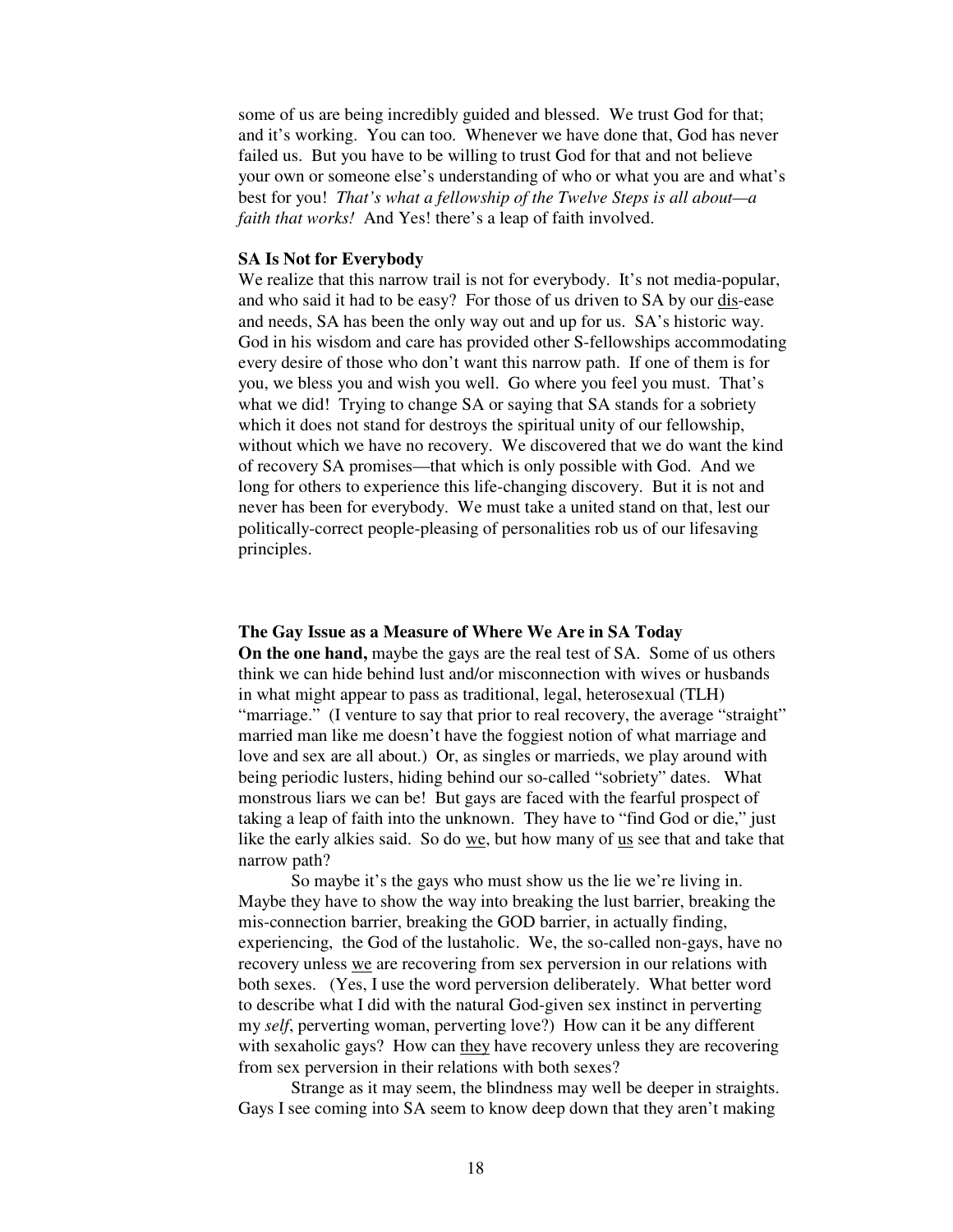it, that something's wrong. They're willing to give up being so shrill and infernally demanding, forcing the world into telling them they're okay. But look at the straights in SA: Some of us act like we've got the world by the tail. But how many have broken the lust barrier? And how many of us can see our pseudo-sexuality, our mis-connection with the opposite sex. Are we spiritually blind? We can't see that we are the original sex perverts. We who pervert the image of woman and our relations with women into just another form of sex with ourselves. Isn't that same-sex lust?

 It's easy to see how a gay's very identity as a human being today is being defined in sexual terms. But it's more difficult to see how our so-called straight personal identity is predicated on our broken sexuality. Why can't we see that we are all alike? That's the depths of our cultural blindness. (Ref. my *Lust Virus.*)

**On the other hand,** straights may be the real test in SA. And are we flunking the test? Is that why some of us feel we have to accommodate offer the "easier softer way" to gays? Because we have to fudge ourselves? Because we haven't crossed the lust barrier yet? Or the misconnection barrier? The God barrier? Has SA crossed the lust barrier yet—as a Fellowship? So how can we help the gays? Is that why we accommodate? And if we accommodate to them, instead of being a challenge and blessing, we'll only add to their dilemma and become a curse. That's what some of us don't see. But the only message SA has ever had from the beginning is RECOVERY, and that is precisely what's been happening, slowly, to increasing numbers of gay sexaholics in SA!

So maybe we—all of us—are the ones who have to take the leap of faith. Today, in SA. And put SA to the test as we did in 1981, when we went counter-cultural in proclaiming lust recovery. There were only three of us then, bi- and straight. Isolated at that. No organization, no meetings, no literature, no nothing! Nothing except each other and our powerlessness and the promise given to the world by God in 1935 to hopeless helpless drunks.

 What would happen if we appealed to gay sexaholics, instead of with compromise, with the hard truth? This is the kind of approach I take:

Hey, we can't make it either, guys! Our condition is just as impossible. More so, because we can't see it or are in denial or lie about it. But some of us are beginning to see our sexually and emotionally bankrupt selves. It's seemingly impossible, but there is a way out. We didn't find it or do it; it found us. And we're just at the beginning of this incredible journey of discovery, and we invite you to be in recovery with us. To help us recover from the LIE too. The more we perceive you as "different," the blinder we become to ourselves. So stop calling yourselves unique or different, and don't let us treat you that way. Face the truth about yourselves as we have to do. Let's do it together; we'll never make it separate.

So, our fellow "impossibles," come jump in! And cross the river of Doubt and Fear. Here, to us. Sure it's frightening. What did you expect? "Tiptoeing through the tulips"? God's got something for us none of us can get by ourselves. WE'LL NEVER HAVE TO DRINK AGAIN!! Yes, that's the promise! Never again! We may get thirsty—sure we're going to be tempted!—but we won't have to drink!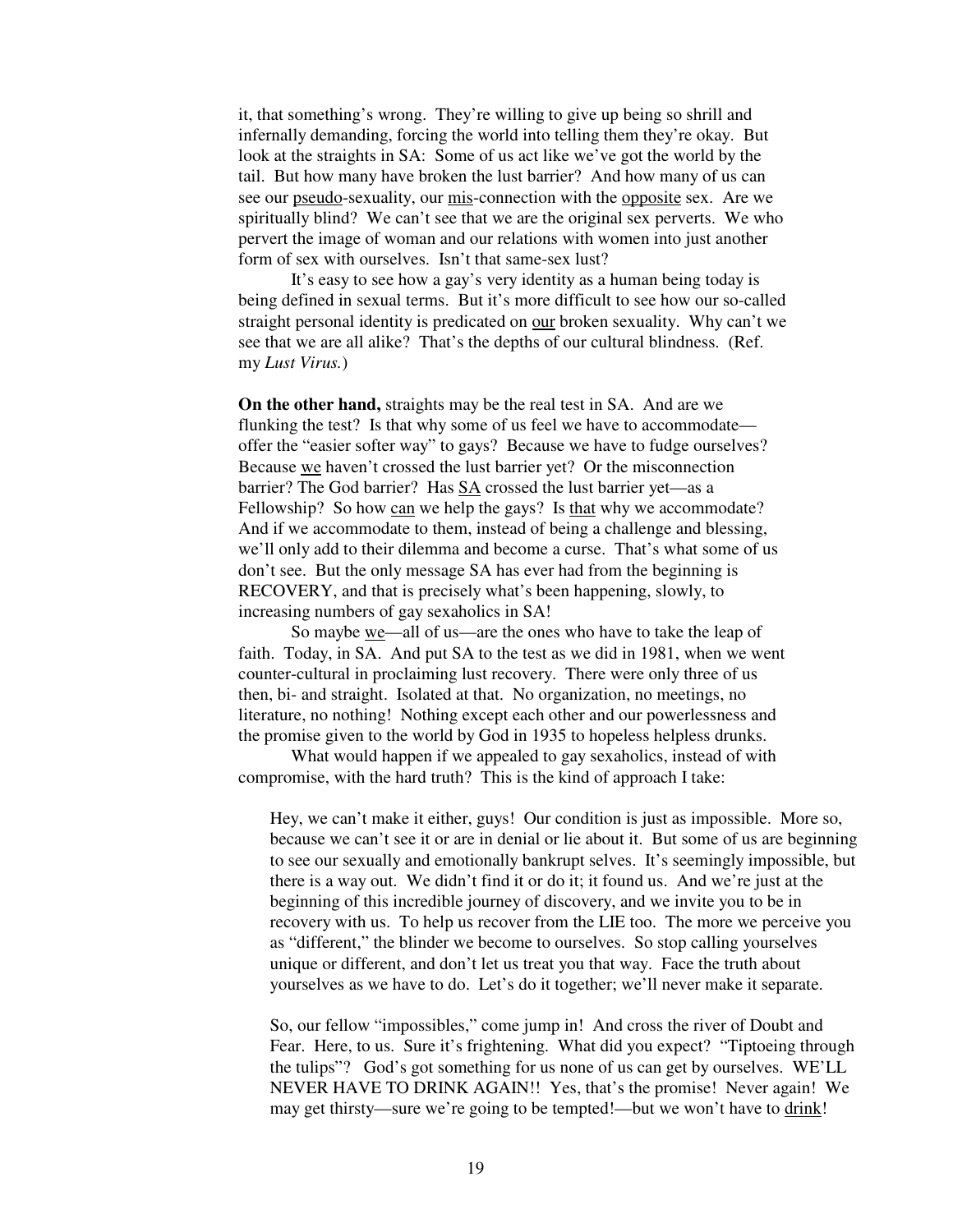Because the promise is LIFE. The REAL CONNECTION. What our lust has always been looking for. *Because the Program is working—for those who work it.*

# **What Is The Path?**

Encouraging gay sexaholics to follow us on SA's historic pathway, we need to know exactly what that is and where SA has stood and still stands on the particulars of our sobriety definition and its interpretation. Because it is this historic interpretation which is the imperative calling us forward into what only God can do as we join together in this unity-based fellowship of recovery.

 In our sobriety definition, the interpretation of "spouse" and "marriage" as marriage of a man and a woman in progressive victory over lust is clearly inherent and explicit in the entire scope of SA's origins, its reason for existence, its early failures, its history, and its literature. (Ref. "Background and History" paper.) *And it is this interpretation which many gay sexaholics in SA are telling us they must have and can get nowhere else.*

*To say that individual members or groups may interpret "spouse" and "marriage" as they may is to violate the unique calling and purpose of SA in history and to confess that we do not really believe in SA recovery*.

# **What If Gay Marriage Gets Legalized?**

Some, even in SA leadership, are saying—as though they had the right to make that decision for SA—that if gay marriage is legalized, SA will have to accommodate to that in its interpretation of sobriety. Since when! Think about it. Does the Twelve Step program work on principle or political expediency? Child prostitution is legal in various countries. Should SA have to accommodate itself to that in those countries? There is a growing movement in this country to legalize incest between consenting parties. If that happens, should SA accommodate itself to that? *Playboy* magazine was declared legal by the Supreme Court in 1953. If the mere legality of something justifies what sexaholics can or cannot do in calling themselves sober, why can't members who choose to do so resort to *Playboy,* bring it to meetings, and share what they see? Child pornography has been declared legal on the U.S. Internet. The same logic says that SA has to endorse that. After Prohibition in 1934, alcohol was again made legal in the U.S., and drinking was wide open again. Yet that's when AA came in, going against the tide, as it were.

# *The Twelve Step program, in its historic origins, works on principle, not personality or politics. Who says SA must go along with the tide?*

And let's look at this issue another way. SA sobriety and the Twelve Step program claim that I can recover from lust, sex addiction, misconnection, and codependency. Gay sexaholics in SA are recovering from lust, sex addiction, misconnection, and codependency. Moreover, they are telling us that they must have SA's traditional interpretation of "spouse" and "marriage," whether they ever marry or not! The gay world out there isn't telling us that;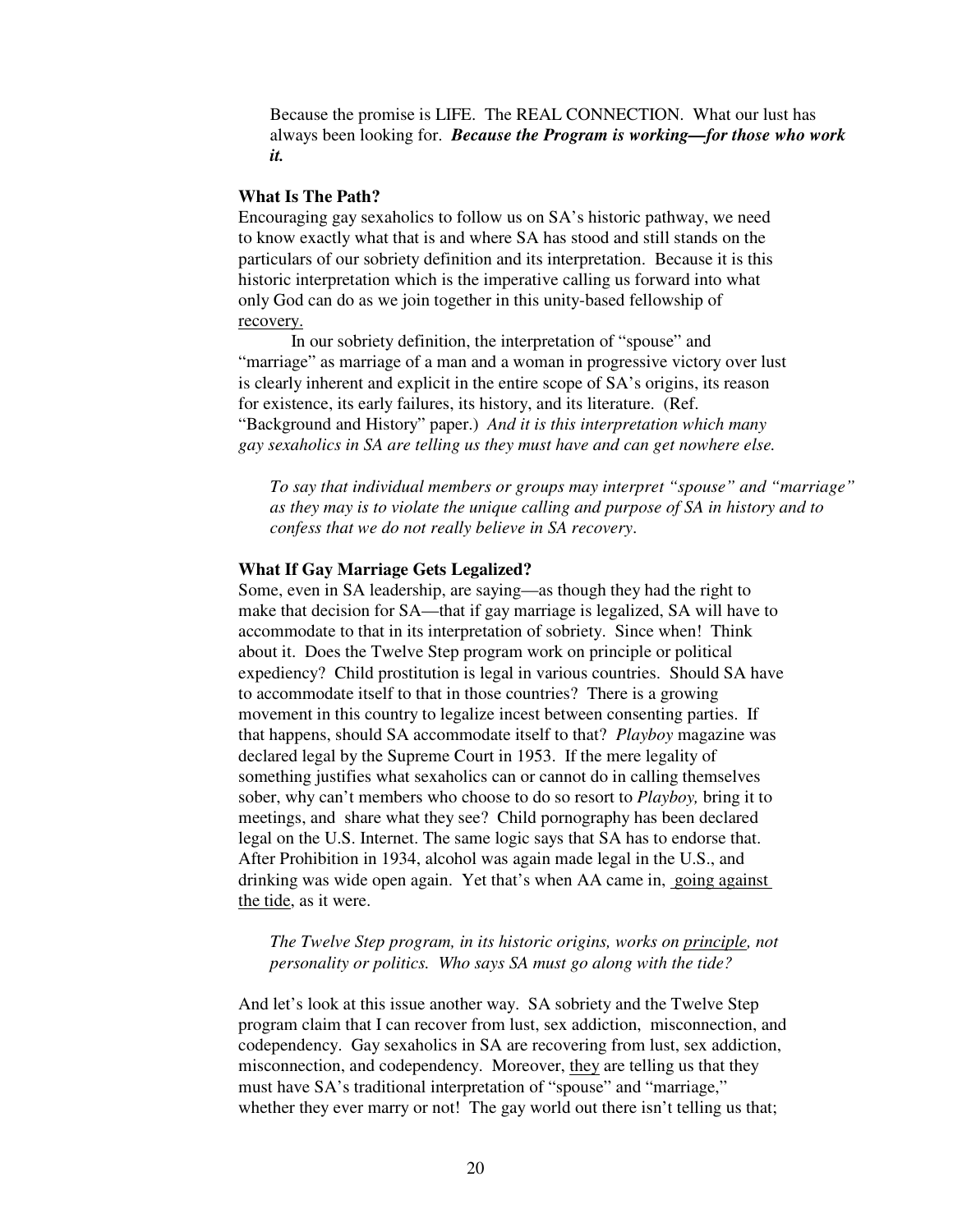recovering gay sexaholics in SA are telling us that. SA is not for the world out there; it's for sexaholics who want what SA has to offer, which has never been for everyone. If you say SA must accommodate when gay marriage is made legal, what you are really saying is that *you do not believe in SA recovery, that it is not possible!* That God cannot produce this kind of recovery.

## **The Only Real Problem SA Has Ever Had**

The only real problem SA has ever had —our underlying problem—is UNBELIEF. Unbelief in what SA claims to promise in recovery, which is what the original AA program promises—the impossible. Most everyone coming into SA believes SA stands for the traditional interpretation of "spouse" and "marriage," especially if they've been exposed to the other S-fellowships (which all know that's SA's interpretation). Most everyone in the world believes in a God, too. People come into SA in a kind of devout, pious "acceptance." SA appeals to them as something true and good and desirable and what they should have—what they ought to have and be. And the traditional aspect of SA is part of that appeal.

 But the same thing happens after these same people get into SA as what sometimes happens when people "get religion." All that intellectual assent to the truth, all that conviction, that persuasion, emotional capitulation, and religious sentiment, doesn't work! The belief is genuine, but it brings NO POWER to change. This is what I call believism. And believism is unbelief!

**Question:** In 1935 which came first, the belief or the power? Seems to me in his hospital experience, Bill W. experienced the power of the Presence of God first, and that's what led not merely to his "belief," but to what he began experiencing as "a faith that works," the hallmark of his AA teaching and writing and the hallmark of our own SA Program. And therein lies the essential difference between joining SA, belief in SA, believing in the traditional SA interpretation, and actually experiencing a faith that works lasting sobriety and victory over lust and misconnection, regardless of sexual preference.

 What SA has always promised is not just sexual sobriety, but release from the power of lust and misconnection. Not just not drinking, but the impossible joy of having our thirst satisfied. And that's what's really impossible for me the lustaholic to do on my own. And that's our point of falling short in SA, is it not? Maybe it's no coincidence, the new emphasis on groups and SA doing lust inventories today, especially since Daytona Beach. Whenever we get honest with our lust like this, we seem to conclude that most of us are still under the power of lust in some form or other. Look at how many aren't making it with straight sex, lust, and marriage!

*Unbelief produces both the failure to be loosed from lust and the failure to enter full sobriety and recovery, whether gay, straight, single, or married.*

Why does mere belief in itself, whether belief in SA or belief in God, bring with it no power to change the lustaholic? Because belief in itself does not establish the Real Connection. "Belief" may connect the mind, but it doesn't